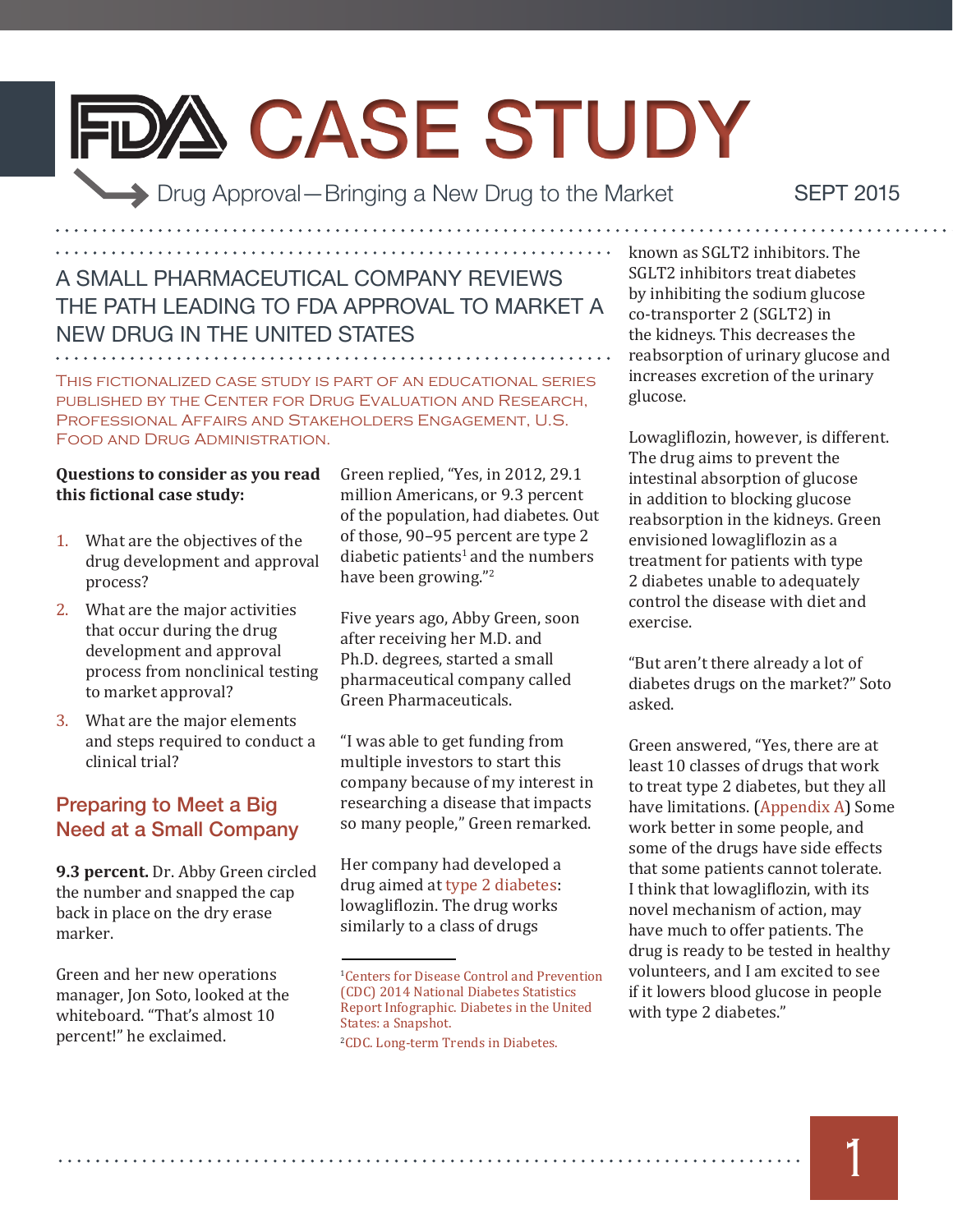The company was almost done with the basic laboratory work on lowagliflozin, including the necessary animal studies to initiate Phase 1 studies in patients. Green and her colleagues now faced the task of beginning the clinical trials needed to obtain approval from the U.S. Food and Drug Administration (FDA) to market the drug in the United States.

"Can you give me a big picture overview of the drug development and approval process?" Soto asked.

"Sure, I will start at the very beginning with how the Federal Food, Drug, and Cosmetic Act defines a drug." Green said. She located the definition on the FDA's website and angled her tablet towards him:

*The term "drug" means (A) articles recognized in the official United States Pharmacopoeia, official Homoeopathic Pharmacopoeia of the United States, or official National Formulary, or any supplement to any of them; and (B) articles intended for use in the diagnosis, cure, mitigation, treatment, or prevention of disease in man or other animals; and (C) articles (other than food) intended to affect the structure or any function of the body of man or other animals; and (D) articles intended for use as a component of any article specified in clause (A), (B), or (C).<sup>3</sup>*

[and Cosmetic Act; 21 U.S.C. 321.](http://www.gpo.gov/fdsys/pkg/USCODE-2010-title21/html/USCODE-2010-title21-chap9-subchapII-sec321.htm) 

"Potential drugs are first tested in the lab and later in lab animals," Green said. She explained that most drugs undergoing animal testing never make it to human testing and review by the FDA. She drew a large funnel on the board. Pointing at the wide end of the funnel she said, "At the mouth of the funnel, there are tens of thousands of potential drugs being developed in laboratories.

As the drugs begin flowing through the funnel, the number decreases as the developers discover some

of the drugs do not work or they are too dangerous. The drugs that make it through the initial stages then undergo the FDA's evaluation process, which scrutinizes everything about the drug—from the design of clinical trials to the severity of side effects to how the drug is manufactured. Even fewer drugs have the safety and efficacy profile needed for approval." [\(Exhibit 1](#page-1-0) and [Appendix B\)](#page-21-0)

Green said that, given Green Pharmaceuticals' inexperience



#### <span id="page-1-0"></span>Exhibit 1. Drug Development Funnel

2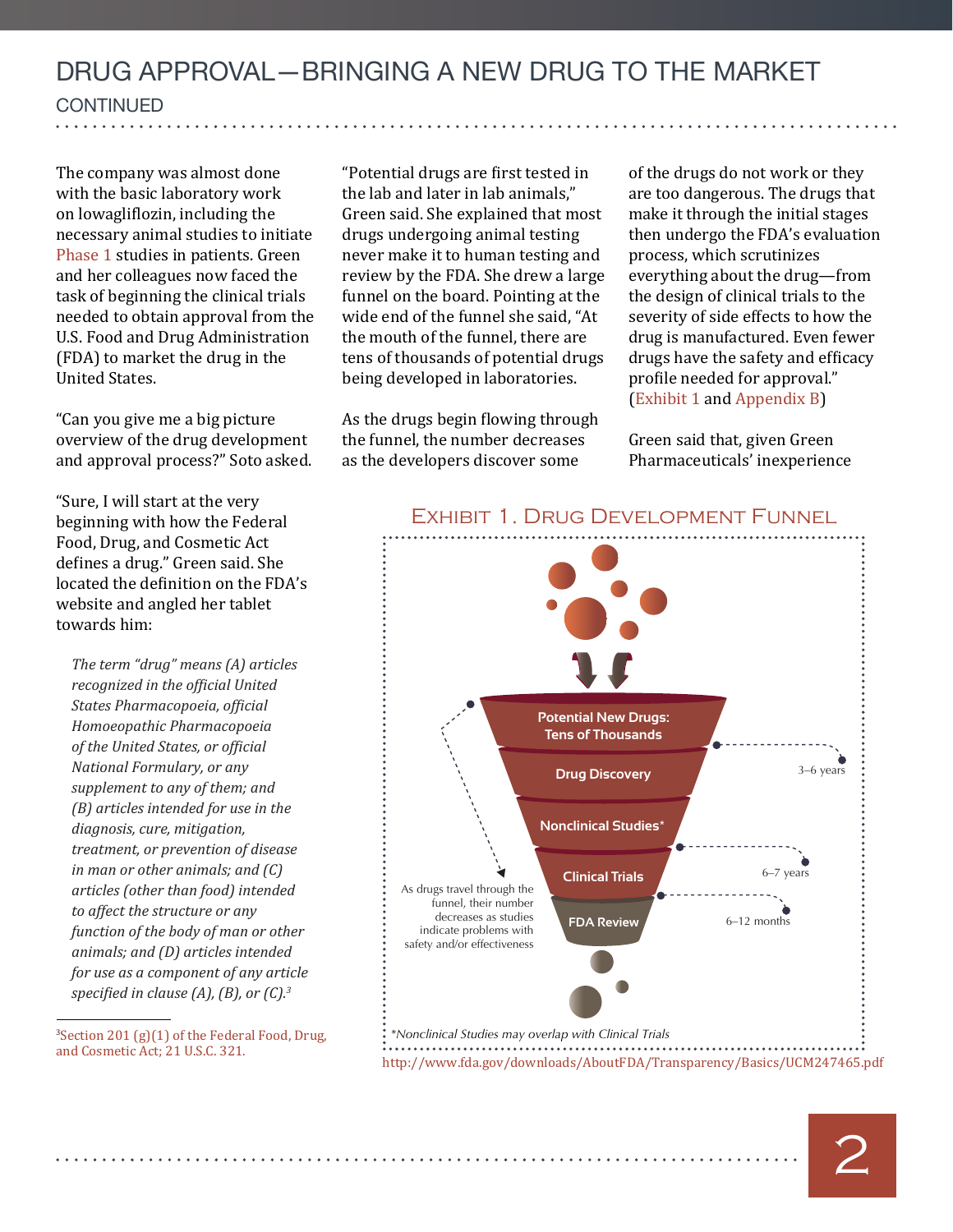**CONTINUED** continued

interacting with the FDA, she was going to find a consultant to help the company navigate the drug approval process.

#### Following a Logical Path with Clear Milestones

Green hired Dr. Sheryl Roberts, a physician and regulatory affairs consultant who specialized in guiding smaller pharmaceutical companies through the drug development and approval process. Green asked Soto to join her in the initial meeting with Roberts, "You have a lot of experience developing and managing processes. I'd like to get your perspective as we make sense of what we need to do to meet FDA requirements."

#### *Nonclinical Testing: Initial Drug Development Steps*

On the day of the meeting, the three claimed the small company's one conference room. Green reported that they were concluding the initial nonclinical studies and were ready to begin testing the drug in humans. [\(Appendix C1\)](#page-21-1)

"That's good to hear," Roberts replied. "It sounds as if you have made good progress and met the objectives of the initial nonclinical testing: To find out if the compound is reasonably safe for initial use in humans and if the compound shows pharmacological activity and effect on a disease marker that justifies

the time and money needed to bring it to market." Roberts asked if the company was done with animal testing and could now focus on clinical trials.

"That is a good question, and the answer is yes and no," Green replied.

"We know we will eventually need additional nonclinical studies to support the safety of the clinical trials as the trials become larger and of longer duration. Also, there are some safety endpoints that we can only characterize sufficiently in nonclinical studies, such as the risk of cancer and teratogenicity from the drug. We need to match nonclinical studies for dose, schedule, and duration. Adequate nonclinical studies will assist in identifying parameters for clinical safety monitoring and guide patient eligibility, as well as assist in managing risk. But we do not need that information yet to support our early clinical trials."

"Then let's move on and talk about the requirements for a New Molecular Entity, known as an NME, since your drug is an NME," Roberts noted.

"What's an NME—in layman's terms?" Soto asked. Roberts shared the FDA's definition of an NME: An active ingredient that has never before been marketed in the United States in any form.

"That's us!" Green and Soto agreed.

Roberts walked to the whiteboard near the head of the table. She announced, "The drug development process is lengthy and detailed, but it is a logical path with clear milestones." She chose a marker and drew a long, horizontal line. "So where does this logical path go?" she turned and asked.

#### *Safety and Efficacy*

"The path leads to FDA approval for marketing the drug or biologic in the United States. And it is designed to demonstrate the safety and [efficacy](#page-25-0) of the drug or biologic for the proposed indication," she announced. Soto scooted his chair closer to the whiteboard and added the words "safety and efficacy" at the end of the line on the board. Roberts nodded and continued, "Before your company can test a new compound in humans, it must show FDA the results of the nonclinical tests in laboratory animals and tell FDA what you propose to do during testing on humans. This brings us to your first milestone: the Investigational New Drug (IND) Submission." (Exhibit 2)

Soto leaned over and added "IND submission" to the path on the whiteboard.

Green asked, "What do we do if we have questions before we submit the IND? Can we talk to FDA at that early stage?"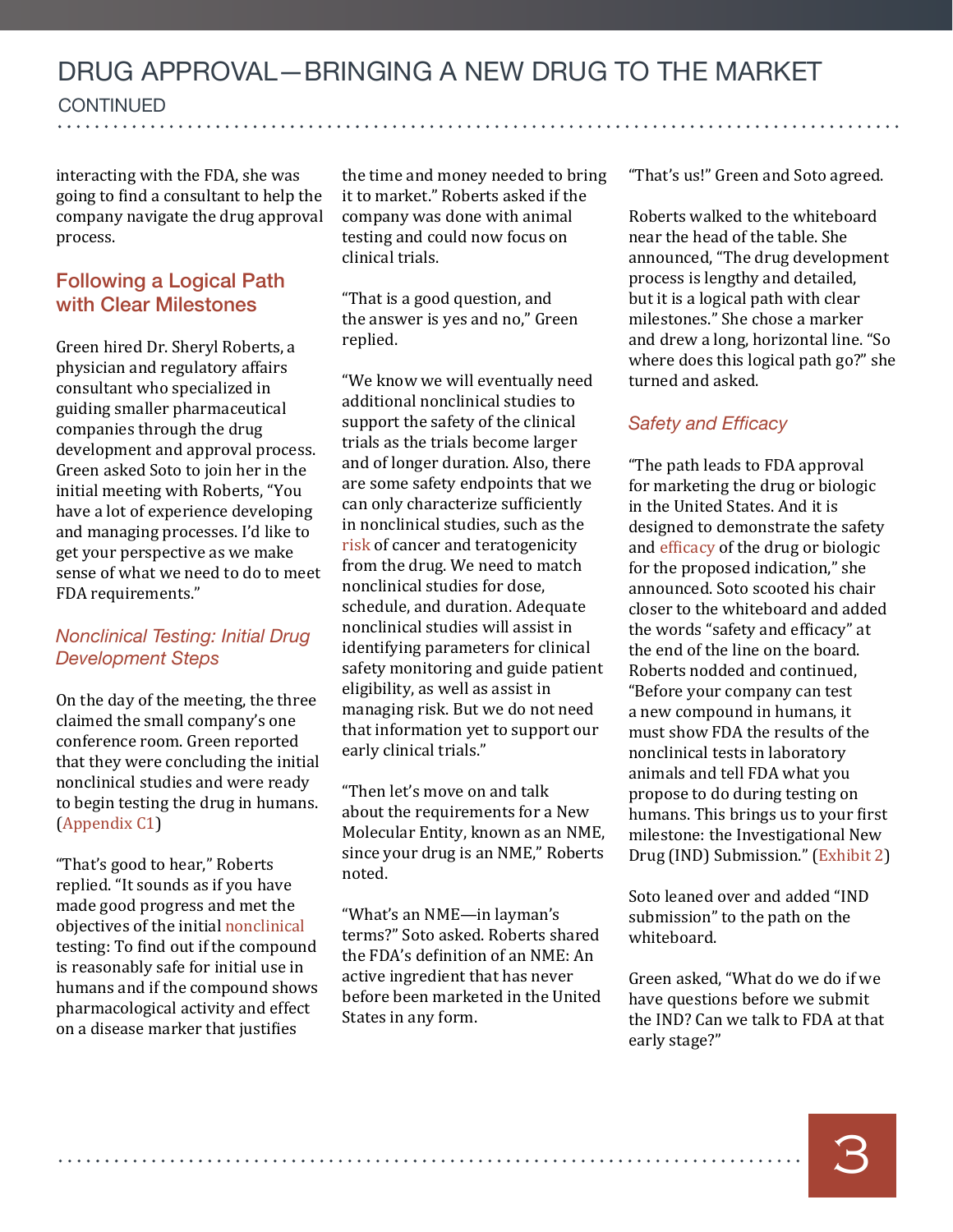#### Exhibit 2. Milestone 1

**Conduct basic research, discovery, and nonclinical activities**



Roberts answered, "Yes, sometimes companies seek advice from the FDA before they submit an IND. If we have questions regarding the IND, we may request a meeting with the appropriate division within the Office of New Drugs (OND), which, in the case of a drug to treat diabetes, would be the Division of Metabolism and Endocrinology Products. Although there are instances when a pre-IND meeting would be necessary, many divisions

will answer our questions in writing at this stage." [\(Appendix C2\)](#page-21-2)

#### Milestone 1: Submitting an IND Application

"As you know, once your compound completes the initial nonclinical testing phase, the next step is to test it in humans," Roberts said. "At that point, the compound's legal status changes under the Federal Food, Drug, and Cosmetic

Act, and it becomes a new drug subject to specific regulatory requirements. Current Federal law requires that a drug be the subject of an approved marketing application before it is transported or distributed across state lines. Because the sponsor, meaning your company, will probably want to ship the investigational drug to [clinical](#page-24-0)  [investigators](#page-24-0) in multiple states, it must seek an exemption from that legal requirement. Companies

**Safety**  and efficac**y** 

#### IND Content and Submission Resources

The FDA's IND web page outlines the need for this application, the kind of information to include, and the Federal regulations that apply.

[http://www.fda.gov/drugs/developmentapprovalprocess/howdrugsaredevelopedandapproved/approvalapplications/](http://www.fda.gov/drugs/developmentapprovalprocess/howdrugsaredevelopedandapproved/approvalapplications/investigationalnewdrugindapplication/default.htm) [investigationalnewdrugindapplication/default.htm](http://www.fda.gov/drugs/developmentapprovalprocess/howdrugsaredevelopedandapproved/approvalapplications/investigationalnewdrugindapplication/default.htm)

Resources include:

An Investigator's Checklist for IND Application Submission

[http://www.fda.gov/downloads/Drugs/DevelopmentApprovalProcess/HowDrugsareDevelopedandApproved/](http://www.fda.gov/downloads/Drugs/DevelopmentApprovalProcess/HowDrugsareDevelopedandApproved/ApprovalApplications/InvestigationalNewDrugINDApplication/UCM368873.pdf) [ApprovalApplications/InvestigationalNewDrugINDApplication/UCM368873.pdf](http://www.fda.gov/downloads/Drugs/DevelopmentApprovalProcess/HowDrugsareDevelopedandApproved/ApprovalApplications/InvestigationalNewDrugINDApplication/UCM368873.pdf)

A Guidance for Industry, titled "Content and Format of Investigational New Drug Applications (INDs) for Phase 1 Studies of Drugs, Including Well-Characterized, Therapeutic, Biotechnology-derived Products." This Guidance lists and explains the IND sections required by the regulations. [\(Appendix C3\)](#page-21-3)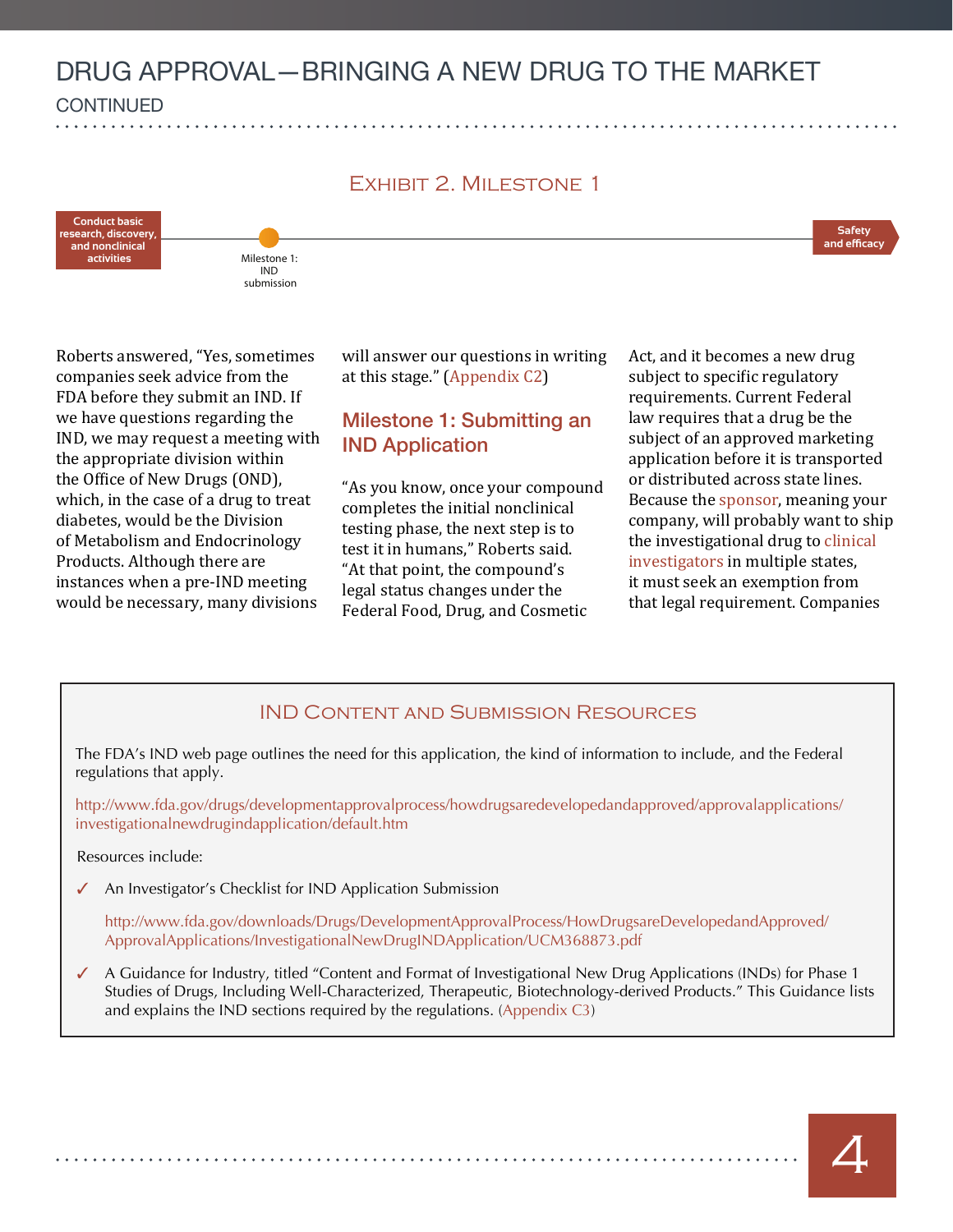**CONTINUED** continued

get this exemption by submitting an Investigational New Drug application to FDA," she reported.

#### *What Does the IND Include?*

"So what do we have to include in the IND submission, and how do we organize it?" Green asked.

"I will be mentioning some FDA Guidance documents as we talk, but don't worry about writing them all down. I have a reference list I will give to you at the end of our meeting," Roberts said. [\(Appendix C\)](#page-21-4)

Roberts explained that, in general, the IND application must provide information about four broad topics [\(Appendix C3\)](#page-21-3):

- 1. **Animal Studies (also called nonclinical data).** These studies provide the first data to support the safety of initial testing in humans. The amount and type of nonclinical data required at this stage depend on the proposed development plan. For lowagliflozin, at a minimum, the IND should include:
	- Proof-of-concept pharmacology studies
	- Safety pharmacology studies, including an assessment of the effects on the central nervous system, cardiovascular effects, liver, renal, and respiratory effects
- Absorption, distribution, metabolism, and excretion (ADME)
- Short-term general toxicity studies in two animal species
- An *in vitro* gene toxicology assessment

There is an FDA Guidance that recommends the nonclinical safety studies that would support human clinical trials, and the FDA can always answer more specific questions. [\(Appendix C1\)](#page-21-1)

2. **Chemistry, Manufacturing, and Controls Information (CMC).** The relevant regulation<sup>4</sup> and Guidance documents outline the amount of CMC information required at all phases of drug development. ([Appendix](#page-22-0) [C4](#page-22-0)) For Phase 1, you need to describe the drug substance or active ingredient, the initial structural characterization, and the composition. You will also need to describe how it is manufactured, the results of tests to show that it is stable, and comparative impurity profiles for the toxicology batches and clinical batches. The FDA reviews this manufacturing information to ensure that you can produce adequate, consistent batches of the drug.

4 [21 CFR Part 312.23\(a\)\(7\)\(i\).](https://www.accessdata.fda.gov/scripts/cdrh/cfdocs/cfCFR/CFRSearch.cfm?fr=312.23) <sup>5</sup>

3. **Clinical Protocols and Investigator Information.** The FDA will review your proposed study to ensure it does not expose the subjects to unnecessary risks. FDA will review the full protocol for your Phase 1 trial and detailed information about the qualifications of the clinical investigators who will run the trial to ensure they can fulfill their duties.

. . . . . . . . . . . . . . . .

4. **Informed Consent.** Sponsors often submit informed consent documents, and FDA will review them if submitted. For lowagliflozin, we cannot comment on adverse events in humans yet. However, if you observed a significant [adverse](#page-24-1) [event i](#page-24-1)n the nonclinical studies, a statement in the informed consent should report the event, as it could be an important safety signal.

#### *Where Do We Send the IND?*

"You will submit the IND application to the appropriate review division in the Office of New Drugs  $(OND)^5$ within the Center for Drug Evaluation and Research (CDER)<sup>6</sup> in FDA. CDER regulates prescription drugs and over-the-counter drugs," Roberts remarked as she shared a copy of an organizational chart from FDA. (Appendix D)



<sup>&</sup>lt;sup>5</sup>[Office of New Drugs.](http://www.fda.gov/AboutFDA/CentersOffices/OfficeofMedicalProductsandTobacco/CDER/ucm184426.htm)

<sup>6</sup> C[enter for Drug Evaluation and Research.](http://www.fda.gov/AboutFDA/CentersOffices/OfficeofMedicalProductsandTobacco/CDER/ucm075128.htm)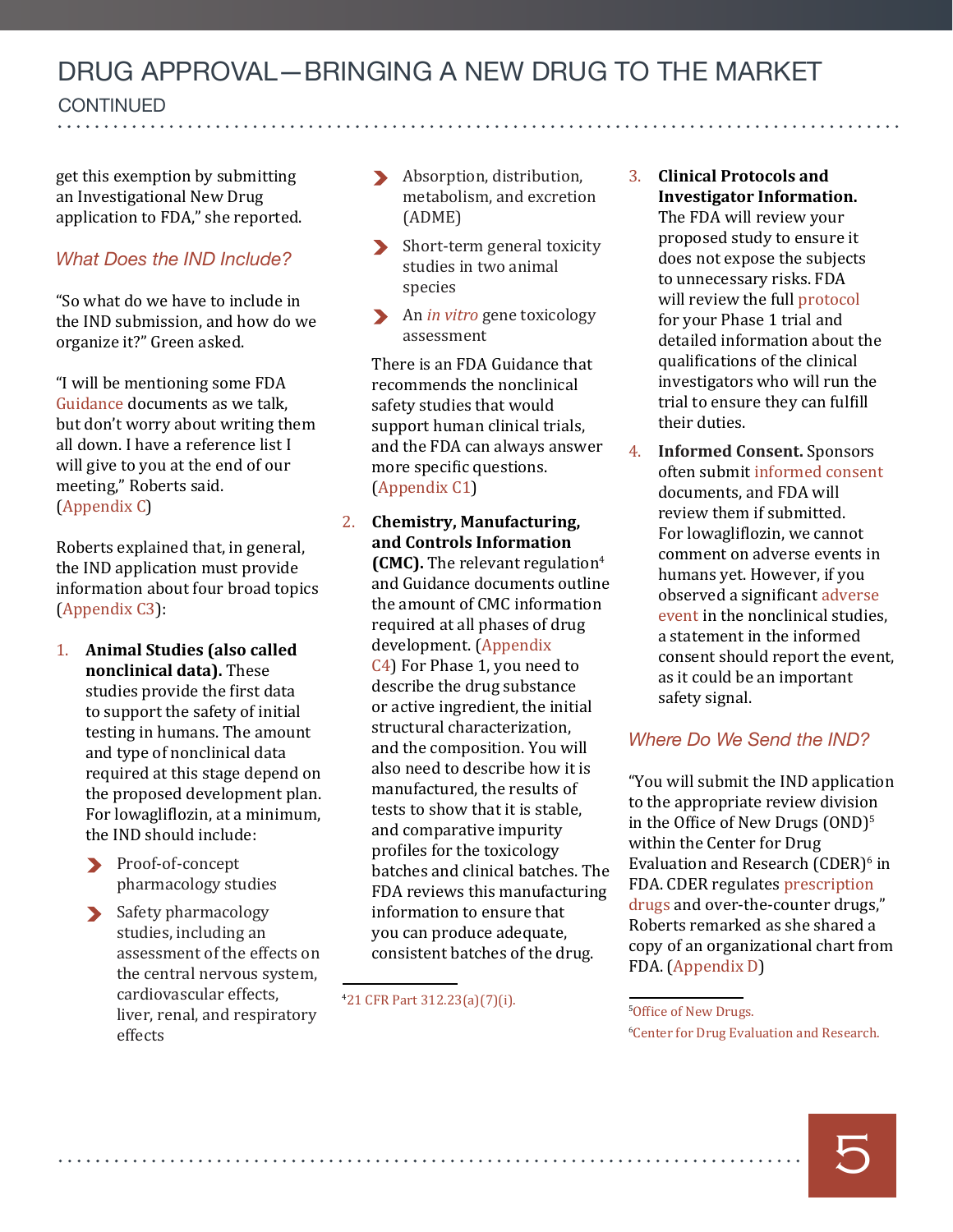**CONTINUED**  $\overline{a}$ 

"Remember, you submit the IND before your company tests a drug in humans," Roberts emphasized.

#### *The Role of the Institutional Review Board*

"Does anyone else review the IND?" Green asked.

"Yes, in addition to the FDA reviewing the IND, the institutional review board (IRB) also reviews the proposed studies and informed consent," Roberts answered. "IRBs are panels of scientists and nonscientists that oversee clinical research. IRBs make sure the study is well designed, participants are fully informed of the risks, participants have given informed consent, and researchers take appropriate steps to protect people from harm."

Roberts noted that the IRB reviews the proposed study and approves the following:

- $\blacktriangleright$ Clinical trial protocols describing the type of people who may participate in the trial
- Schedule of tests and  $\blacktriangleright$ procedures
- Medications and dosages to be studied

#### Exhibit 3. The basic elements of an Informed Consent Form

|                                                                                                                                             | State that the study involves research, explain the purposes of the research, and report how long the person is<br>expected to participate.                                                                                                                                      |  |
|---------------------------------------------------------------------------------------------------------------------------------------------|----------------------------------------------------------------------------------------------------------------------------------------------------------------------------------------------------------------------------------------------------------------------------------|--|
| 2                                                                                                                                           | Describe the study procedures and identify any experimental procedures.                                                                                                                                                                                                          |  |
| 3                                                                                                                                           | Describe any foreseeable risks or discomforts to the subject.                                                                                                                                                                                                                    |  |
| 4                                                                                                                                           | Describe any benefits to the subject, or to other people, that may reasonably be expected from the research.                                                                                                                                                                     |  |
| 5                                                                                                                                           | Identify other appropriate studies or courses of treatment, if any, that might benefit the subject.                                                                                                                                                                              |  |
| 6                                                                                                                                           | Describe how much, if at all, records identifying the subject will be kept confidential. Explain that the FDA may<br>inspect the study records.                                                                                                                                  |  |
| 7                                                                                                                                           | Explain, for any research posing more than a small risk, if the subject will be compensated or receive medical<br>treatment for any injuries arising from the study. If yes, describe the available compensation, treatment, and<br>where the subjects can get more information. |  |
| 8                                                                                                                                           | Provide contact information for a person who can answer questions about the research and the rights of the<br>subjects. Also identify the contact person for any research-related injuries.                                                                                      |  |
| 9                                                                                                                                           | State that participation is voluntary. If subjects choose not to participate—or want to stop participating—they will<br>not be penalized or lose benefits that belong to them.                                                                                                   |  |
| The required elements of the informed consent are found in the requistion at 21 CER Part 50.25; http://www.accessdata fda.gov/scripts/cdrh/ |                                                                                                                                                                                                                                                                                  |  |

ired elements of the informed consent are found in the regulation at 21 CFR Part 50.25: [http://www.accessdata.fda.gov/scripts/cdrh/](http://www.accessdata.fda.gov/scripts/cdrh/cfdocs/cfcfr/CFRSearch.cfm?fr=50.25) [cfdocs/cfcfr/CFRSearch.cfm?fr=50.25](http://www.accessdata.fda.gov/scripts/cdrh/cfdocs/cfcfr/CFRSearch.cfm?fr=50.25)

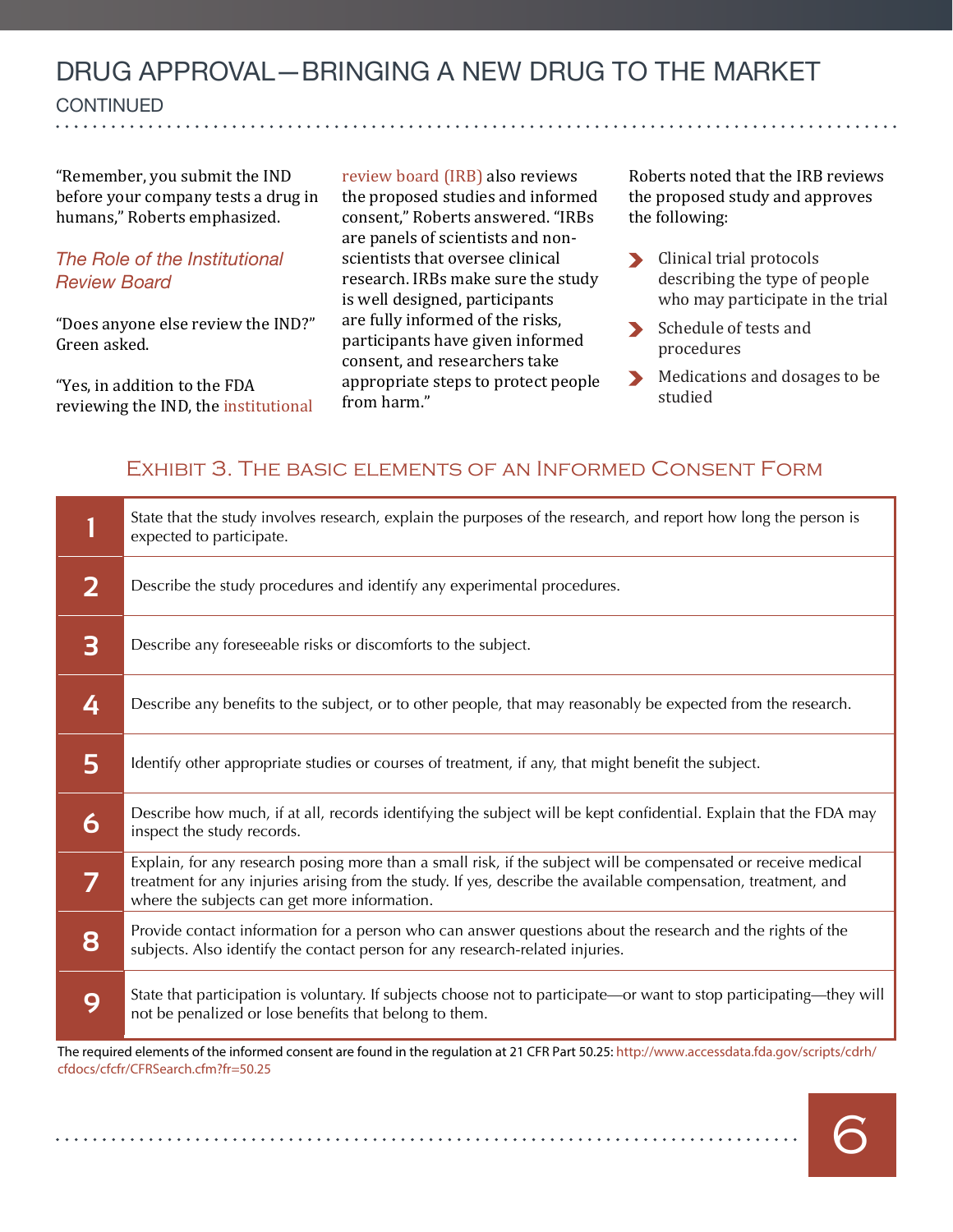**CONTINUED** continued

- Length or duration of the study
- Study objectives and other  $\blacktriangleright$ details

#### *Informed Consent*

"You mentioned informed consent. I'm familiar with the concept, but can you outline the basic requirements?" Soto asked.

"I'm glad you asked," Roberts answered. "It is important to understand that informed consent is an ongoing and interactive process. It is not a one-time event where a person reads and signs a form. The purpose of informed consent is to give potential research study subjects the information they need to make an educated decision to join a study or continue participating." (Exhibit 3)

Roberts explained that the study sponsor needs to provide a statement written in understandable language—not legalese. The sponsor must allow the potential subjects the opportunity to ask questions and time to think about participating in the study. The study sponsor must also continue to provide information to the subjects, as needed, during the study. She noted that FDA's informed consent requirements are found in the FDA's regulation on the Protection of Human Subjects.<sup>7</sup>

These regulations apply to clinical investigations regulated by FDA. The

7 [The Protection of Human Subjects is found](http://www.accessdata.fda.gov/scripts/cdrh/cfdocs/cfcfr/CFRSearch.cfm?fr=50.50)  [in the regulation at 21 CFR Part 50.](http://www.accessdata.fda.gov/scripts/cdrh/cfdocs/cfcfr/CFRSearch.cfm?fr=50.50)

FDA also has a Guidance covering informed consent for IRBs, clinical investigators, and study sponsors. [\(Appendix C5\)](#page-22-1)

#### *The 30-Day Waiting Period*

"Once we submit the IND, when can we start our Phase 1 trial?" Green asked.

Roberts answered, "After the IND is received by FDA, you must wait 30 calendar days before initiating any clinical trials. During that time, FDA reviews the IND to ensure that you will not expose your research subjects to unreasonable risks.

By the 30-day date, one of the following will occur:

- 1. **Safe to proceed.** FDA sometimes notifies sponsors in writing that their proposed initial trial may start. The FDA's letter, however, may contain comments and suggestions for the trial and your overall development program. The sponsor can assume that it is safe to proceed if they do not receive one of the clinical hold letters.
- 2. **Clinical hold.** The proposed trial is not safe to proceed. If this happens, after a call between the sponsor and FDA, the FDA's letter will explicitly state why it's not safe to proceed and what you need to do to reverse the clinical hold.

3. **Partial clinical hold.** The proposed trial may proceed only with restrictions that FDA will describe in their letter to the sponsor.

If FDA places your IND on a clinical hold, we will work with FDA to resolve the deficiencies. We would prepare and submit a response to the critical issues that led to the clinical hold. You may need to submit additional nonclinical data, explain existing data, or modify the protocol to ensure patient safety. The FDA then has 30 days from receipt of the information to review the new data and decide whether the deficiencies have been adequately addressed. When FDA considers the initial trial safe to proceed and communicates that decision to you, you have reached another milestone: You may initiate the Phase 1 trial." (Exhibit 4)

#### Milestone 2: Initiate the Phase 1 Trial

"While we are conducting our Phase 1 trial, I imagine there are some reporting obligations to the FDA. Can you tell us about them?" Green asked.

"Yes, as you are conducting the initial trial under the IND, there are specific obligations. FDA will detail the reporting requirements in the letter you will receive at the end of the 30-day IND review period," Roberts replied.

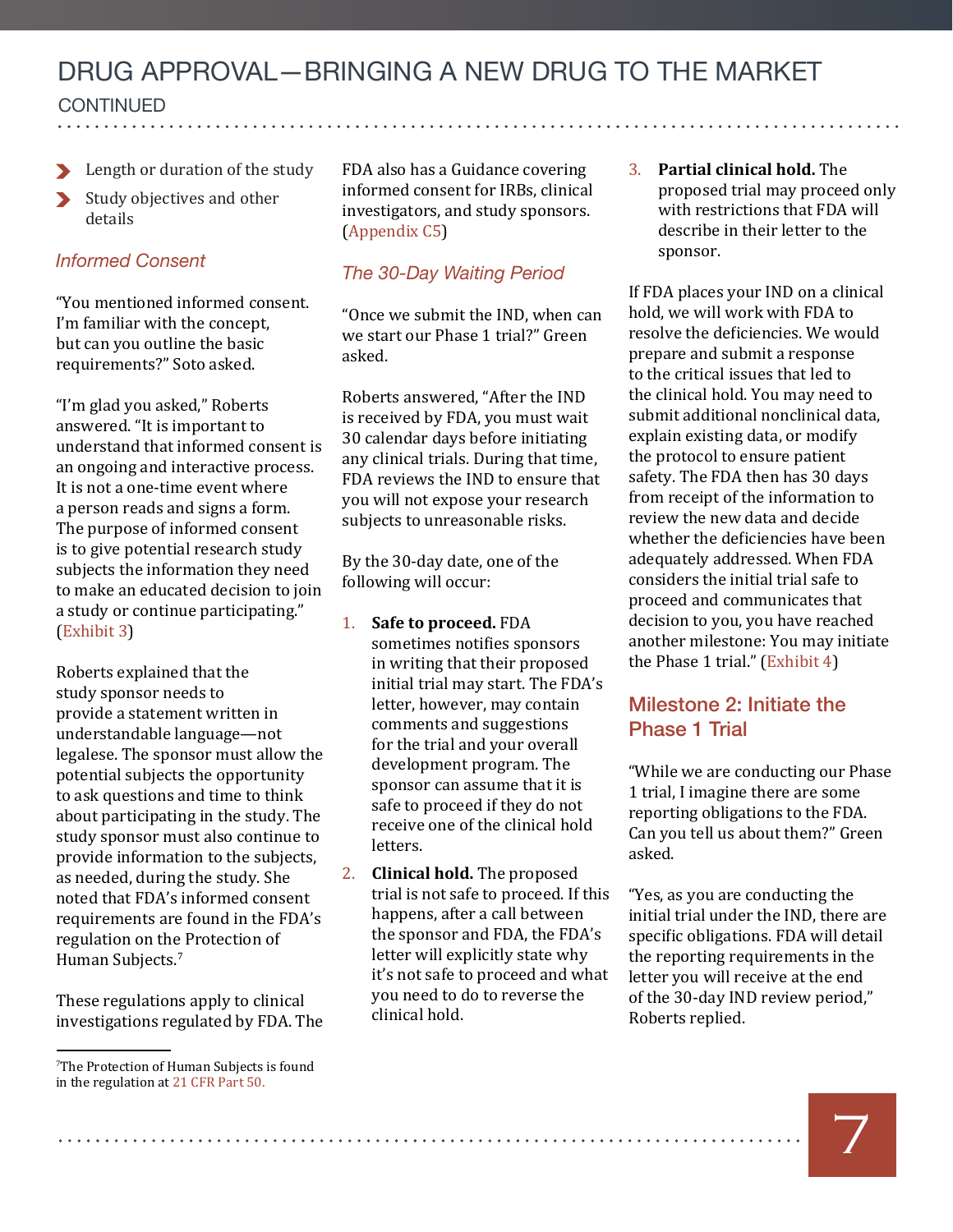



#### *Phase 1 Reports*

Roberts described the IND safety reporting<sup>8</sup> obligations:

- Report any suspected fatal or life-threatening adverse reactions to the FDA no later than 7 calendar days after your initial receipt of the information.
- Report other serious or significant issues: (1) serious, unexpected suspected adverse reactions, (2) findings from other clinical, animal, or *in vitro*  studies that suggest significant human risk, and (3) a clinically important increase in the rate of a serious suspected adverse reaction. Report to FDA and all investigators no later than 15 calendar days after you determine you need to report the information.

"In addition, you will submit annual progress reports within 60 days of the anniversary of the date your IND went into effect (the date clinical

studies were permitted to begin)," she noted.

Green responded, "Those requirements seem reasonable. The FDA wants to know about any concerning safety signals and also wants general annual updates about the status of the application."

#### *Phase 2 Protocols and Reports*

"After you finish your Phase 1 trials, you will submit a study report summarizing the results of the trial," Roberts noted. "Assuming nonclinical studies and the Phase 1 trials are completed with no concerning safety issues observed, you will submit your Phase 2 protocol, or protocols, to the FDA's Review Division. The Division may or may not have comments about the protocols. Once the Phase 2 trials begin, the general reporting requirements are similar to what we discussed for the Phase 1 trials. However, before we proceed, I would like to mention one very good opportunity to obtain input from the FDA for your drug development The IND Safety Reporting regulation is row program: the End-of-Phase 2A asked.<br>found at 21 CFR Part 312.32. respectively asked. (EOP2A) meeting."

Roberts continued, "This meeting precedes the big End-of-Phase 2 meeting, but it is no less important. Usually the EOP2A meeting occurs after the completion of Phase 1 trials and the first set of exposureresponse trials in patients, but before beginning Phase 2B (i.e., patient dose-ranging trial) and Phase 3 clinical efficacy-safety trials.

An EOP2A meeting would occur after the completion of clinical trials that provide data on the relationship of dosing and response for the particular intended use, including trials on the impact of dose ranging on safety, biomarkers, and proof of concept. This helps sponsors to find the optimal dose and save money, while maximizing the success rate in late-stage clinical trials."

#### Preparing for a Major Milestone Meeting: End-of-Phase 2

"Let's assume our Phase 1 and Phase 2 trials run smoothly. Once Phase 2 ends, how soon can we move on to the important Phase 3 trials?" Green

<sup>&</sup>lt;sup>8</sup>The IND Safety Reporting regulation is [found at 21 CFR Part 312.32.](http://www.accessdata.fda.gov/scripts/cdrh/cfdocs/cfcfr/CFRSearch.cfm?fr=312.32)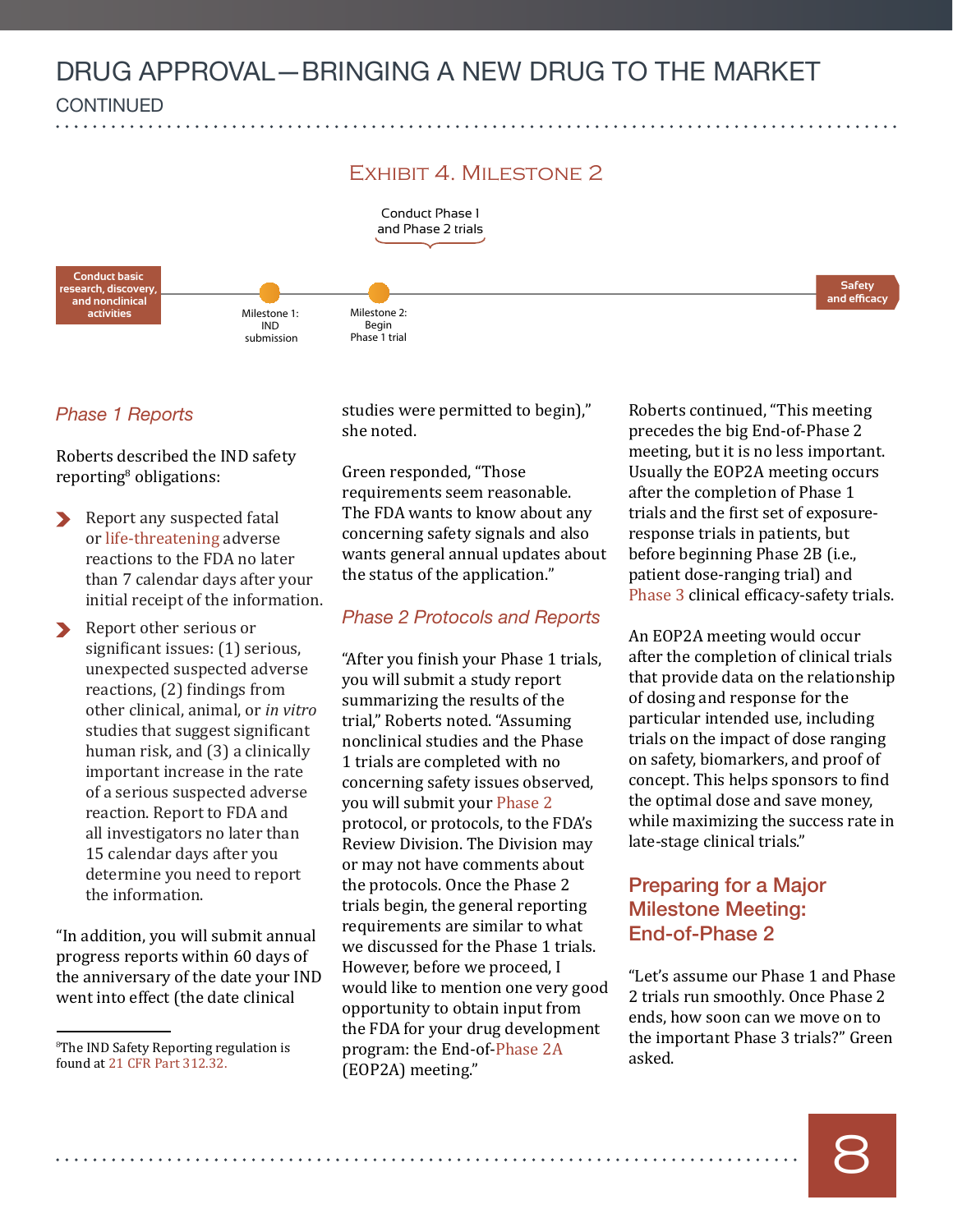Roberts responded, "This is a major point in the development program. Up to this time, you hopefully will have shown that your drug has biological activity, have begun to establish a safety profile, and documented some preliminary efficacy. Proper planning of Phase 3 is vitally important because it is the Phase 3 trial or trials that will be used to support your eventual drug approval application. The FDA understands the importance of this step in the drug development process. And the FDA strongly encourages companies to request an End-of-Phase 2 (EOP2) meeting before the start of the Phase 3 program." Roberts said.

She described what the company and FDA would do during the EOP2 meeting:

- Examine whether the  $\blacktriangleright$ pharmacology and toxicology profile (i.e., nonclinical program) is supportive of Phase 3 studies.
- Examine the clinical pharmacology and clinical data that support Phase 3 dose selection.
- Examine the dosing and administration strategy. Clinical Pharmacology data will guide administration concurrent with other medications, administration conditions (fasted/fed), and dosing in specific populations if necessary.

- Examine sampling plans for population pharmacokinetics and exposure/response determination.
- **Discuss the primary efficacy** endpoint—the main outcome used to evaluate the [effectiveness](#page-25-1) of treatment in the clinical trial.
- Examine key aspects of trial design for the Phase 3 program. Review the adequacy of the safety data that will be collected in Phase 3.
- Discuss whether the Phase 3 population will adequately represent the population who will use the drug, e.g., securing racial and/or gender diversity and addressing pediatric needs.
- Review development activities to ensure they satisfy relevant regulatory requirements.
- Determine whether the CMC information supports Phase 3 studies, as discussed in FDA's published guidelines. [\(Appendix](#page-22-0)  [C4](#page-22-0))

"And, within 60 days of the EOP2 meeting, we are required to submit the pediatric study plan," Roberts remarked. [\(Appendix C6\)](#page-22-2)

"It sounds like we will discuss just about everything about the Phase 3 trial. How do we prepare for this meeting?" Green asked.

"To maximize your interaction with FDA, about a month prior, or earlier, to the meeting, you will submit a meeting package that includes your plan for Phase 3. If you do not submit this package, FDA may cancel the meeting. This package will include the Phase 3 protocols, summaries of the Phase 1 and 2 investigations, and plans for pediatric studies," Roberts answered.

#### *Special Protocol Assessments*

"One more thing, once a drug company and the FDA agree to a specific Phase 3 protocol for a drug, it is considered a binding agreement."

"Can you explain how this works? I thought the point of the EOP2 meeting was to reach an agreement," Green asked.

"That is a great point," Roberts said. "You are referring to a special protocol assessment, also known as an SPA. For diabetes drugs, existing Guidance documents and the Package Inserts of recently approved products already characterize the types of clinical trials that form the basis for approval, so an SPA is usually not necessary. SPAs are also submitted for review of carcinogenicity protocols. There is an FDA Guidance document with more information about the SPAs if you want to find out more about these agreements." [\(Appendix C7\)](#page-22-3)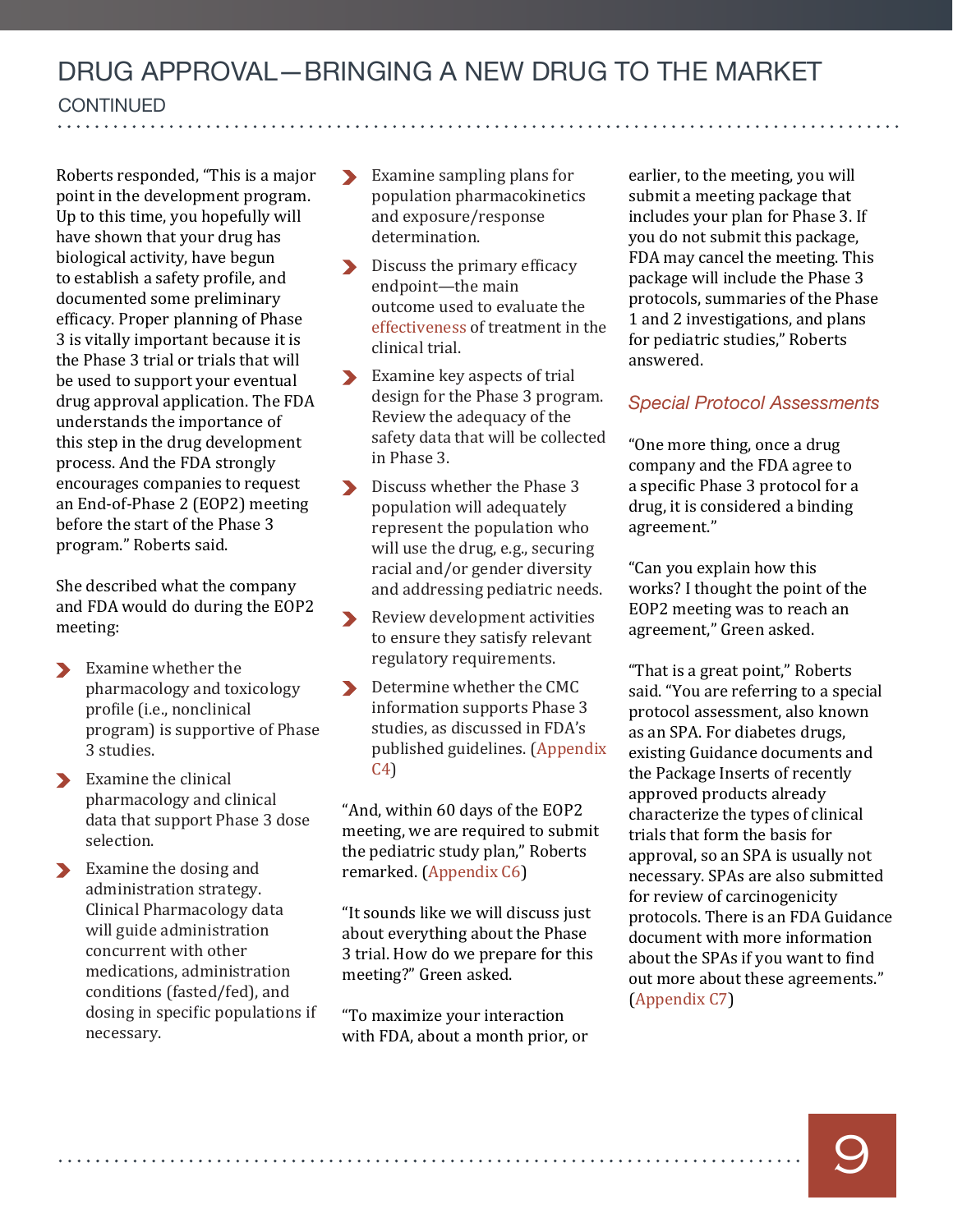**CONTINUED**  $\overline{a}$ 

Green rose, "I suggest we all take a break before we continue."

#### Milestone 3: Conducting the Pivotal Phase 3 Trials

"Are you ready to talk about Phase 3, our next milestone?" Roberts asked as she returned to the conference room.

Soto said, "Let me update our path. It may be my process-engineering mind, but I find it helpful to display the steps and activities. I'll update it as we go and transfer the information to a permanent document later." (Exhibit 5)

"See? That's why I asked you to join the meeting," Green replied.

"Only 9 percent of the drugs make it to Phase 3," Roberts continued as they settled around the conference table. "You will then use the Phase 3 trials to gather more information about efficacy and safety. This information is vital for evaluating the overall benefit-risk relationship of the drug and providing the

information needed to label the drug for the physicians who will prescribe it. In addition, because your drug is intended for the long-term treatment of a non-lifethreatening condition, you will also want to consider the International Conference on Harmonisation (ICH) guidelines for assessing its clinical safety." [\(Appendix C8\)](#page-22-4)

#### *The Role of the Pivotal Trial: Phase 3*

"Phase 3 is often a pivotal trial, a term you'll hear often in the drug development and approval process. Pivotal trials are the clinical trials that serve as the basis of FDA approval," Roberts emphasized.

She went on to explain that the Federal Food, Drug, and Cosmetic Act guides the FDA's review of new drug applications. This law requires "adequate and well-controlled investigations" to determine the efficacy of a drug. She noted that the FDA Guidance on this topic suggests that drug manufacturers submit at least two [controlled trials](#page-25-2) providing

independent evidence of efficacy. [\(Appendix C9\)](#page-22-5)

Roberts reviewed why FDA prefers at least two adequate and wellcontrolled trials:

- Protects against the possibility that an occurrence in a single study will lead to an erroneous conclusion that a treatment is effective.
- Reduces the false positive rate.  $\blacktriangleright$ Ensures the consistency of clinical trial findings, providing some confidence when generalizing the results to a larger population.

"Would the FDA ever consider approving a drug based on a single efficacy trial?" Green asked. [\(Appendix C9\)](#page-22-5)

"Only in certain instances, such as for a drug intended to treat a rare disease," Roberts replied. "This would typically not be the case for drugs intended for the treatment of type 2 diabetes, and most Phase 3 programs for drugs that treat type

10

#### Exhibit 5. Milestone 3

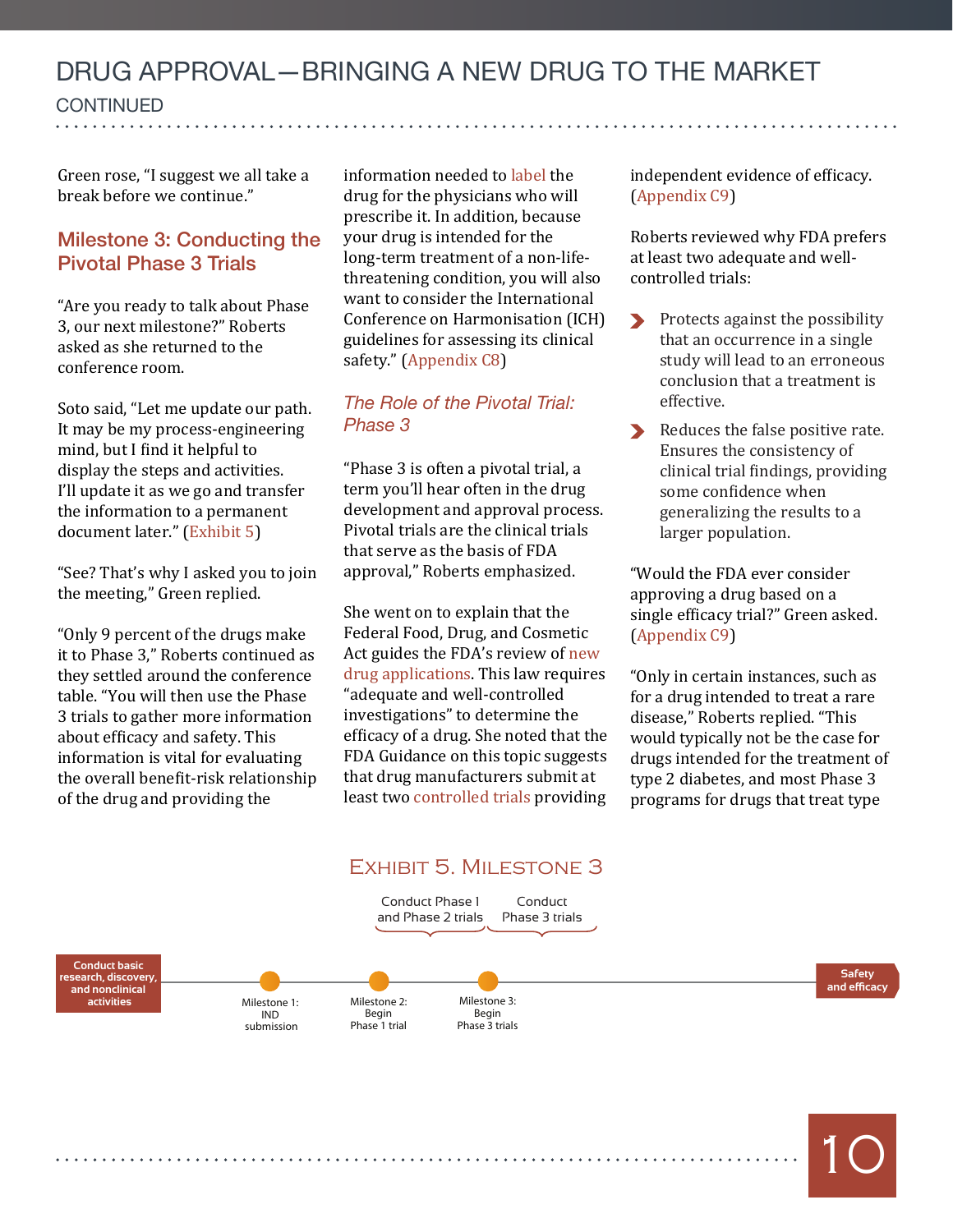**CONTINUED** continued

2 diabetes have multiple trials. You will discuss the specific number of trials required for lowagliflozin during your EOP2 meeting with FDA," she said.

#### *How Will it Help Patients? A Meaningful Primary Efficacy Endpoint*

"I mentioned the importance of the primary efficacy endpoint in our earlier discussion of the EOP2 meeting. To obtain marketing approval, the primary efficacy endpoint in the Phase 3 trials should measure something that matters to a patient," Roberts stated.

"In essence, the primary endpoint of a clinical trial is the endpoint for which subjects are randomized and for which the trial is powered. It is the outcome used to evaluate the effectiveness of treatments in a clinical trial. Secondary endpoints are endpoints that can be used to explore other important aspects of an intervention for which the trial may not be powered nor randomized."

She noted, "The established primary efficacy endpoint for type 2 diabetes mellitus is the change from baseline in hemoglobin A1c (HbA1c). HbA1c is a lab test that reports the average level of blood sugar (glucose) over the previous 3 months. The test shows how well patients are controlling their diabetes and, more recently, is also used to diagnose type 2 diabetes. A protocol for a type 2 diabetes drug will also include

several secondary endpoints, such as changes in fasting plasma glucose, that support the indication."

#### *Safety Issues Related to Diabetes Drugs*

"I also want to alert you to a special requirement. The development of diabetes drugs raises specific safety concerns, which led FDA in 2008 to require additional data from sponsors. Because diabetes is associated with increased cardiovascular risk, sponsors must demonstrate that their drugs do not result in an unacceptable increase in cardiovascular risk," Roberts reported.

"How do we demonstrate it?" Green asked.

"The FDA outlined the requirements in a Guidance document. ([Appendix](#page-22-6)  [C10](#page-22-6)) One of the major points in the Guidance is that sponsors should establish an independent cardiovascular endpoints committee. This committee will prospectively adjudicate, in a blinded fashion, cardiovascular events during all Phase 2 and Phase 3 trials," Roberts replied.

"Layman's clarification, please," Soto said waving his hand, "What does *prospectively adjudicate in a blinded fashion mean*?"

Roberts answered, "The phrase means the committee members will review any cardiovascular events that arise, while any information

that might cause a member to be biased in favor of a specific outcome will be hidden. The purpose of the committee is to provide an independent assessment of the causes of any cardiovascular events during the trials."

#### *Phase 3 Reporting*

"What kinds of reports should we plan to submit to FDA during Phase 3?" Green asked.

"During Phase 3, while you are conducting the trials, you will continue to submit safety reports and annual reports. Remember, Phase 3 can last several years. With some exceptions, the next faceto-face interaction you will have with the FDA will be the pre-NDA meeting," Roberts said.

#### Milestone 4: Submission of the New Drug Application

"We have reached another milestone: the submission of the New Drug Application, or NDA," Roberts announced. (Exhibit 6)

"Once your Phase 3 trials are done, you should have all the data, from your animal studies to the pivotal trials, you need for your NDA. The NDA is the major submission you will use to request marketing approval."

"There are three approval pathways for a new drug. [\(Appendix E](#page-24-2)) We will focus on the standard NDA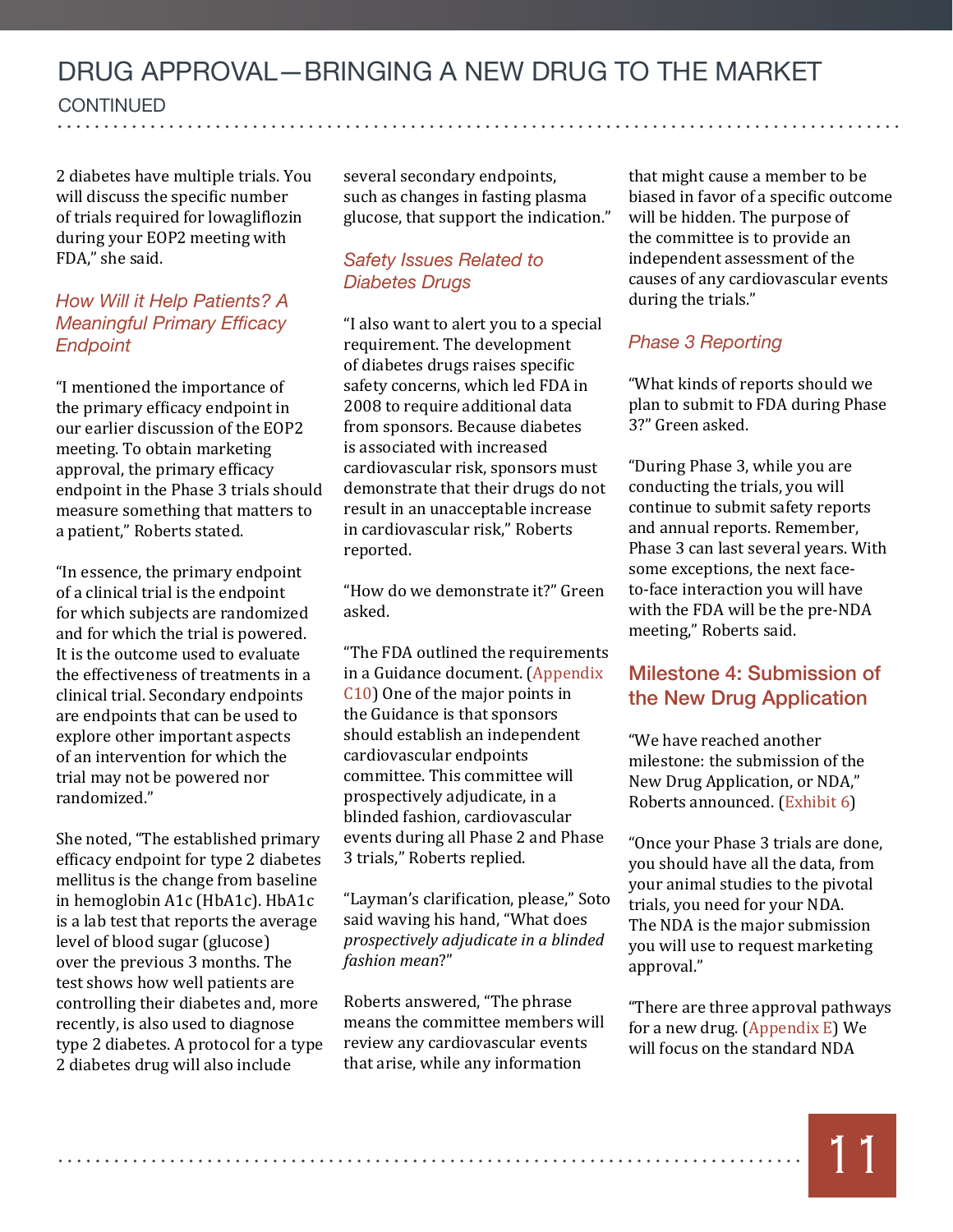

pathway because lowagliflozin is not a generic drug, and you are relying on your own investigations to complete your application," Roberts said.

#### *The Pre-NDA Meeting*

"The FDA encourages you to request what is called a pre-NDA meeting. The FDA has found that meeting before you submit the NDA helps resolve problems early, reducing delays associated with the FDA's initial review of your application."

Roberts described the objectives of the pre-NDA meeting:

- Uncover any major unresolved problems.
- **Determine the adequacy of** the sponsor's dossier for the submission of an NDA.
- Review the status of ongoing studies to assess pediatric safety and effectiveness.
- Acquaint FDA reviewers with the general and technical information that will be submitted in the marketing application.
- $\blacktriangleright$ Discuss the content, structure, and format of the application, including the presentation of the integrated analyses of safety and efficacy.
- Determine whether the type and amount of CMC information to be included in the NDA will be sufficient to demonstrate a thorough understanding of the product and manufacturing process.

#### *NDA User Fees*

Roberts continued, "Many researchers and young companies are surprised to hear that they may need to pay a user fee with the NDA. The [Prescription Drug User Fee Act](http://www.fda.gov/ForIndustry/UserFees/PrescriptionDrugUserFee/)  [of 1992 \(PDUFA\)](http://www.fda.gov/ForIndustry/UserFees/PrescriptionDrugUserFee/) authorizes FDA to

charge user fees for certain drugs and biological product applications. (Table 1) These user fees support timely reviews for drugs, and we will talk about the timelines when we discuss the FDA's review of your application. There are exceptions to the user fee requirement, such as drugs for designated orphan diseases. And there is an FDA Guidance that discusses the user fee waivers, reductions, and refunds for drugs and [biological products,](#page-24-3)" she noted. [\(Appendix C11\)](#page-22-7)

"One of the situations in which FDA will grant a fee waiver is when the applicant is a small business submitting its first human drug application for review. I believe we would fit into this situation, and

#### Table 1. PDUFA Categories and Costs Associated with the NDA Application

| <b>Fee Category for Applications</b> | <b>Fee Rates for Fiscal Year 2015</b> |
|--------------------------------------|---------------------------------------|
| Requiring clinical data              | \$2,335,200                           |
| Not requiring clinical data          | \$1,167,600                           |
| Supplements requiring clinical data  | \$1,167,600                           |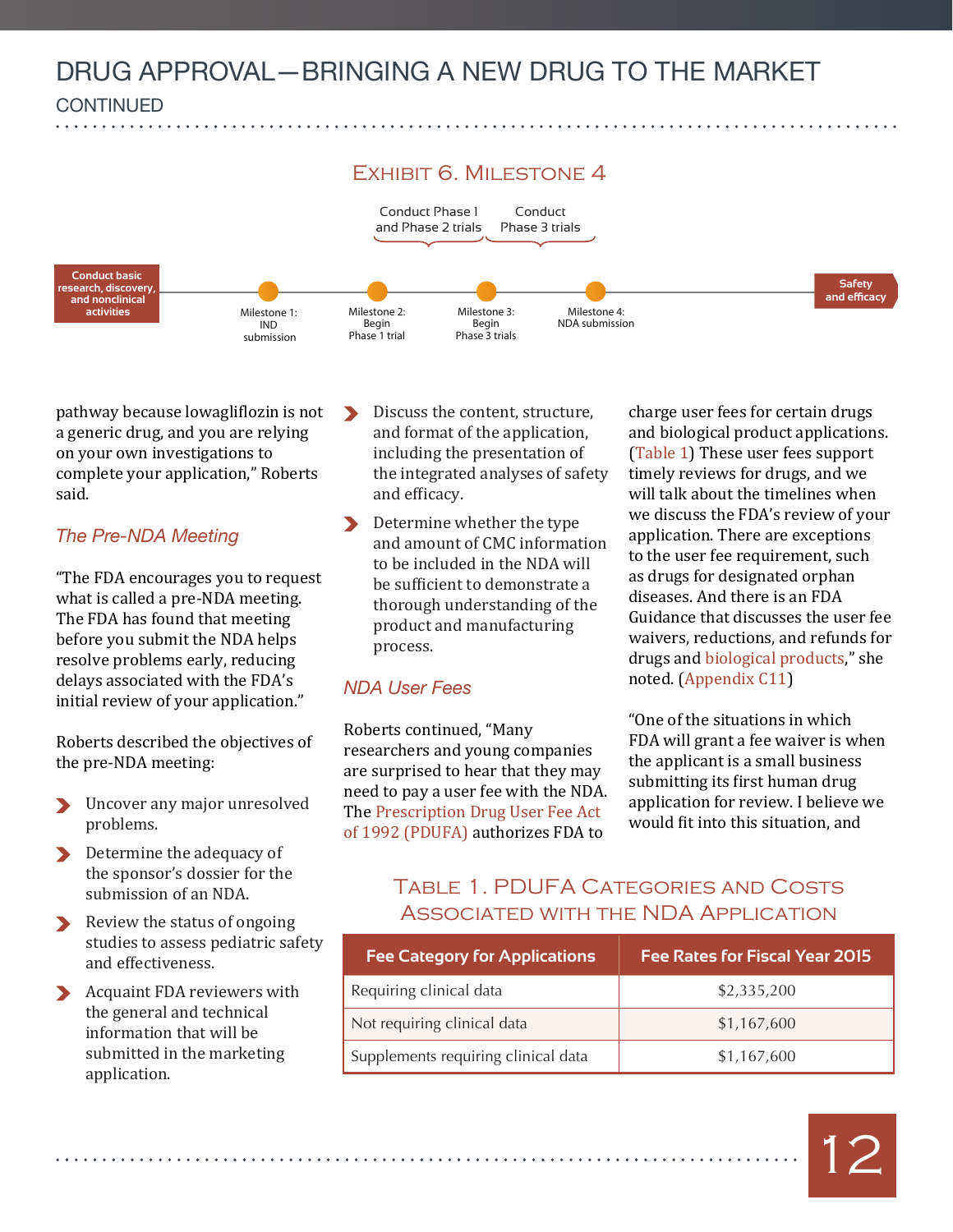**CONTINUED** continued

this would be a huge advantage for your small, but growing, company," Roberts said.

#### *NDA Content and Format*

Roberts continued, "Let's discuss your NDA preparation. I think it is helpful to think of the NDA as a story. And this story will tell FDA reviewers what happened during the clinical tests, the ingredients of the drug, the results of the animal studies, how the drug behaves in the body, and how the drug is manufactured, processed, and packaged."

She advised them to provide FDA reviewers with enough information to answer some key questions:

- Is the drug safe and effective for its proposed use?
- Do the benefits of the drug outweigh the risks?
- Is the drug's proposed labeling (the Prescribing Information) appropriate and complete?
- Are the methods used to manufacture the drug—and the process controls used to maintain the drug's quality adequate to preserve the drug's identity, strength, quality, and purity?

"Are there resources we can use to develop our NDA?" asked Green.

"Yes, the FDA has multiple resources for drug development information, including more than 20 Guidance

documents.9 These resources outline the NDA content, format, and classification, plus the NDA review process. And there are links to the relevant laws, regulations, policies, and procedures," Roberts replied.

"But don't get overwhelmed looking at all of the information," she cautioned. "We will have several meetings focused just on your NDA preparation when we reach that step."

"It's a lot to think about," Green agreed. "Let me propose a break before we continue."

#### *Assessing the Need for a Risk Evaluation and Mitigation Strategy*

After returning to the conference room, Roberts scanned her notes. Looking up, she remarked, "Before we submit the NDA for lowagliflozin, we will need to discuss whether there may be a need for a REMS, or a risk evaluation and mitigation strategy. For most approved drugs, the product labeling and routine reporting requirements are enough to mitigate risks and preserve benefits. However, some drugs pose more serious risks."

She identified the factors FDA considers when determining the need for a REMS:

Size of the population likely to use the drug

- Seriousness of the disease
- Expected benefit of the drug  $\blacktriangleright$
- Duration of the treatment
- Seriousness of known or  $\blacktriangleright$ potential adverse events
- $\blacktriangleright$ Status of the drug, e.g., is it a New Molecular Entity?

Roberts described the potential elements of a REMS: a Medication Guide or Patient Package Insert, a communication plan, elements to assure safe use or ETASU (e.g., health care provider certification, pharmacy certification, restrictions of dispensing to certain health care settings, restriction of dispensing only to patients with documentation of a safe-use condition, such as laboratory test results), an implementation system, and a timetable for submission of REMS assessments.

"Is there a way to find REMS information for the three SGLT2 drugs already on the market?" Green inquired.

"Yes, you can review a list of approved REMS on the FDA's website to see if this class of drugs requires REMS.10 From what I recall, none of the SGLT2 Inhibitors have a REMS at this time, but there are REMS in place for other type 2 diabetes therapies," Roberts replied.

"When do we determine if we need a REMS?" Green asked.

[<sup>10</sup>The list of currently approved individual](http://www.accessdata.fda.gov/scripts/cder/rems/index.cfm)  **REMS** 



<sup>9</sup> [FDA drug development information.](http://www.fda.gov/Drugs/DevelopmentApprovalProcess/HowDrugsareDevelopedandApproved/)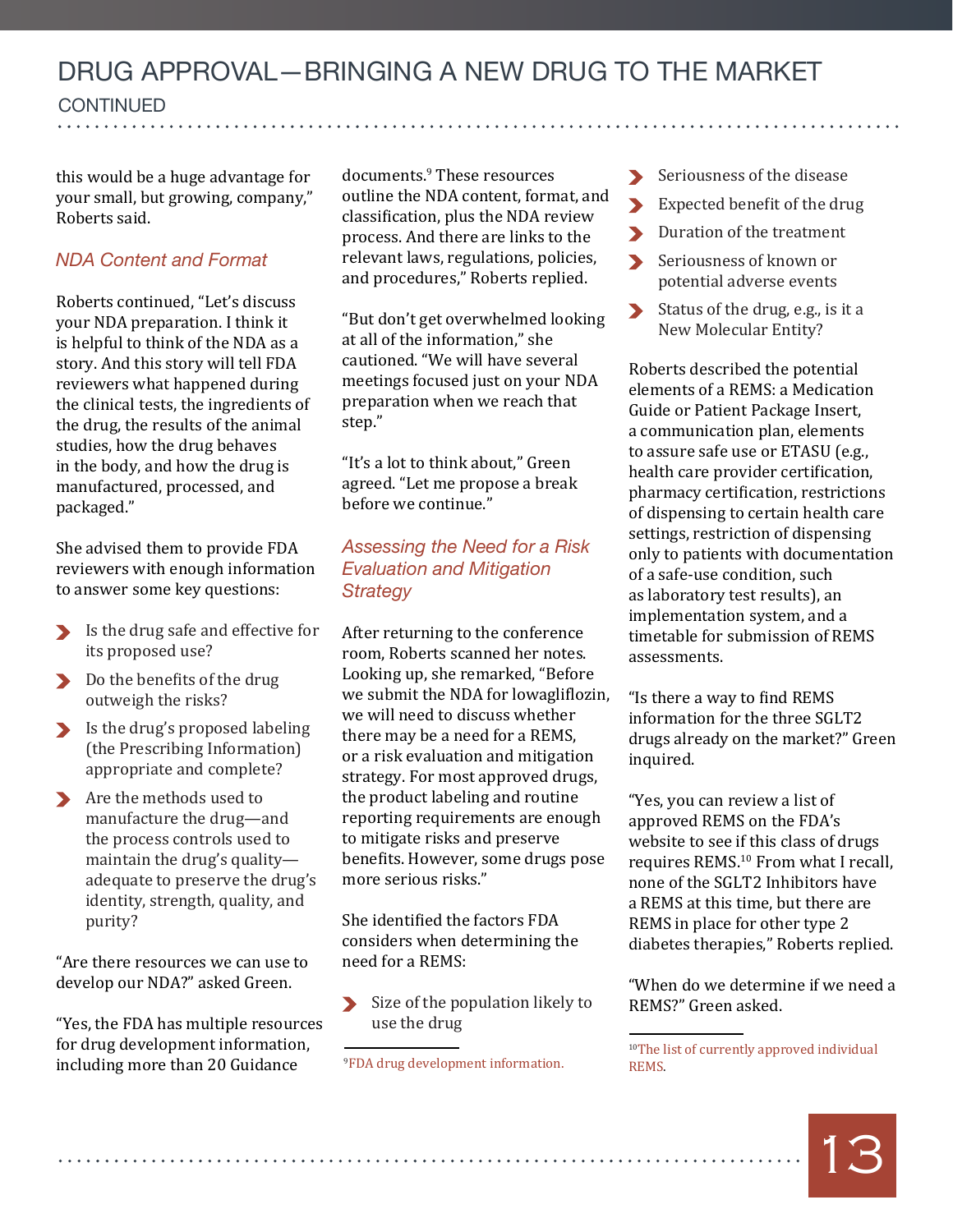"At the time of the NDA application, we can propose a REMS. Alternatively, FDA may inform you of the need for a REMS during the review process. We will finalize the REMS before the end of the review cycle. FDA will tell us the required elements, but it will be our responsibility to submit the REMS in the form of a detailed plan," Roberts answered. "And, if we submit a REMS proposal, it must include a timetable for submitting our assessments."

"We are now ready to talk about an important phase: FDA's review of your NDA," Roberts announced.

#### FDA Review Process

#### *Standard Review and Priority Review*

Roberts continued, "When you submit your NDA, either a S**tandard Review** or a **Priority Review**  timeline will be applied to your application. You may discuss the review timeline designation options with FDA at the pre-NDA meeting, but FDA's review division makes the formal decision when you submit the NDA. In 2012, when Congress renewed the Prescription Drug User Fee Act (i.e., PDUFA V), the review timelines for NME NDAs and original Biologics License Applications [BLAs](#page-24-3) submitted under the Program for Enhanced Review Transparency and Communication

('the Program') were changed. The changes were intended to improve the efficiency and effectiveness of the first cycle review process, decrease the number of review cycles needed to obtain approval (without changing the standards for approval), and ensure patients have timely access to safe, effective, and high-quality drugs."

She summarized the two review timelines for NME NDAs and Original BLAs reviewed under the Program:

- **Standard Review:** This review lasts for 12 months total. It ends 10 months after the filing date, which is 60 days after you submit the application.
- **Priority Review: This review** lasts for 8 months total. A Priority Review is one of several available expedited programs. The FDA grants a Priority Review if you demonstrate that a drug (or biologic) has the potential to provide a significant improvement in the safety or effectiveness of the treatment, diagnosis, or prevention of a serious or life-threatening condition.

The total time for a non-Program application review is 10 months and 6 months respectively.

"What does FDA do during the review period?" Soto asked.

"Let me use a regulatory term of art: A lot!" Roberts said with a grin.

#### *FDA 60-Day Notification*

"Once you submit the NDA, the FDA has 60 days to tell us if the Agency considers our application complete. Or, using FDA language, 'FDA has 60 days to determine if they file the application.' Just a quick reminder, the filing date is not the same as the submission date. An application is complete if the initial submission contains all of the information FDA needs to perform a full review and make a decision on the proposed labeling, it contains all of the required elements, it is legible, and it is easy for FDA reviewers to navigate the contents," Roberts said.

She told them that a complete application includes:

- Proposed indications
- Data required to assess the  $\blacktriangleright$ safety and efficacy of the drug, including any required long-term safety data and the pediatric plan information needed to evaluate and approve the manufacturing facilities and proposed manufacturing specifications

"If the application is not complete, FDA halts its review and takes a 'refuse to file' action. You then need to address the issues and resubmit the entire application," she emphasized.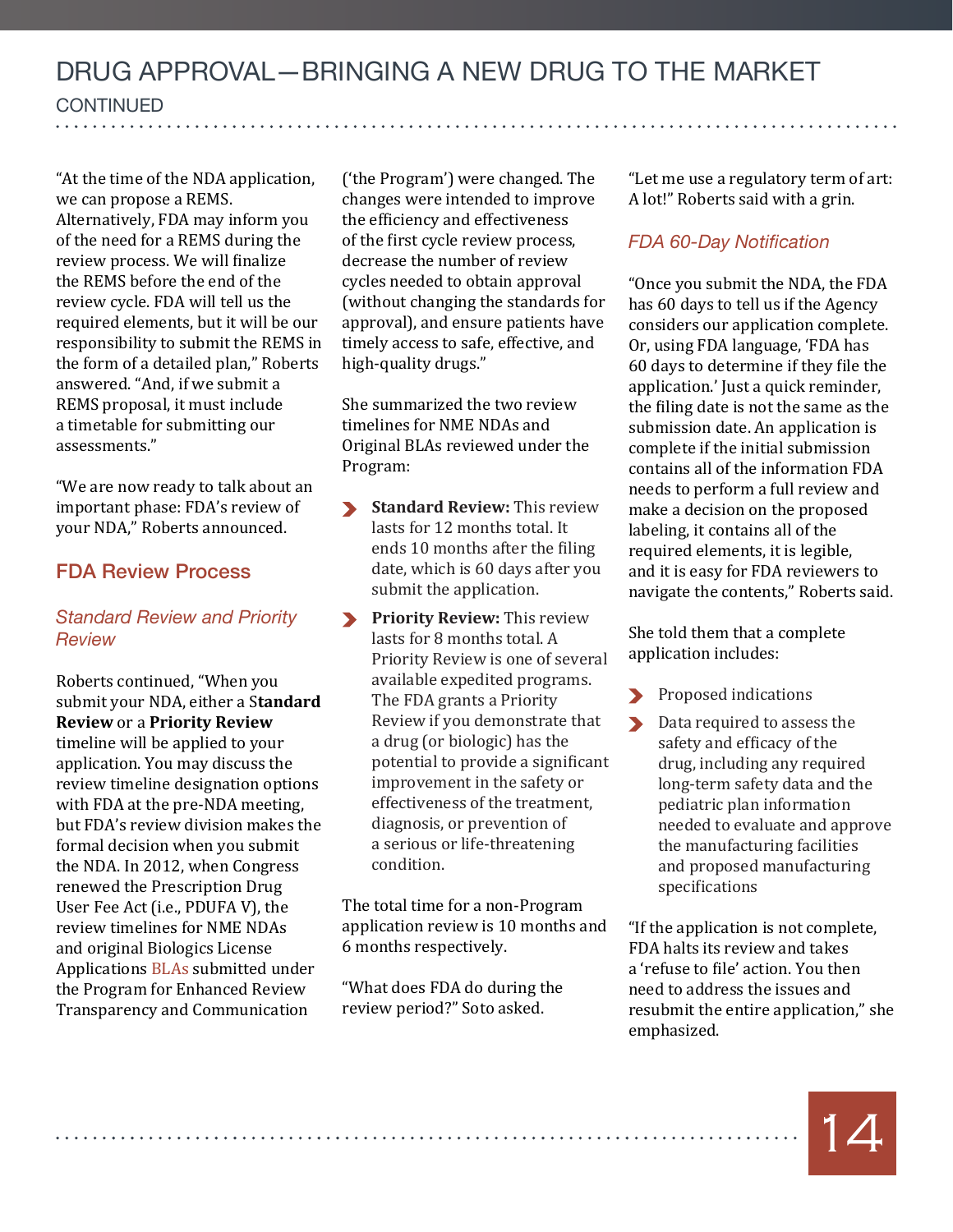#### FDA Efficiency Requirements

Congress has renewed and modified the Prescription Drug User Fee Act (PDUFA) multiple times. The last renewal, PDUFA V, was passed in 2012. This version added enhanced transparency and communication between FDA and drug sponsors during the review cycle. The law also modified the review timelines for the applications of original biologics and New Molecular Entities. This enhanced review program is referred to as the "Program."

A major objective of the Program is to improve the efficiency and effectiveness of the "first cycle" review process—the first time a company submits the NDA/BLA to FDA for review. The Program extends the PDUFA clock by 2 months. Before the Program, the goal date—the latest date FDA could take an action—was 10 months after FDA receipt of a standard review application. This change added more time at the end of the review cycle to address serious issues that commonly arise, such as issues noted during an inspection or feedback from an Advisory Committee. This opportunity to resolve serious issues during the first cycle review potentially reduces the number of drugs that have to go through a "second cycle" review.

Under the Program, FDA begins the review immediately after the submission. But the PDUFA clock starts on the filing date, which is 60 days after the date the application is submitted.

"And we want to avoid that," Green agreed.

#### *FDA Information Requests*

"By the way, once you submit your application, don't be surprised if you receive information requests from FDA. They may ask you to provide more data, conduct alternative analyses, or clarify information. Generally, FDA expects a timely response. And it's in your best interest to facilitate the FDA's review," Roberts instructed.

"What if we realize there are data we didn't submit with the original application, but we think FDA needs the data for its review?" Green wondered.

"If you believe FDA needs the data for the review, you can submit it. However, FDA will decide whether or not they will review the data during the current review cycle and if reviewed, there is a possibility that FDA will call this submission a 'Major Amendment' to the application and extend the review timeline," Roberts responded.

She continued, "During the review of Program applications, FDA will tell us through a mid-cycle communication about any important issues that have arisen.

This is a great way to find out if FDA has any major concerns, and it is an opportunity for you to respond to potential issues."

#### *FDA Negotiation of the Drug Label/Package Insert*

"Another activity that occurs during the FDA's review is the review and approval of the drug's label. I think the drug label is a misunderstood document," Roberts said. "What people typically call the label is actually the Package Insert, or PI. The Package Insert is intended for the doctors who will prescribe the drug. Your NDA will include a proposed Package Insert. This document includes your proposed indications for the drug, dosing information, warnings and precautions, results of the clinical trials, chemistry, and clinical pharmacology information, to name a few of the sections."

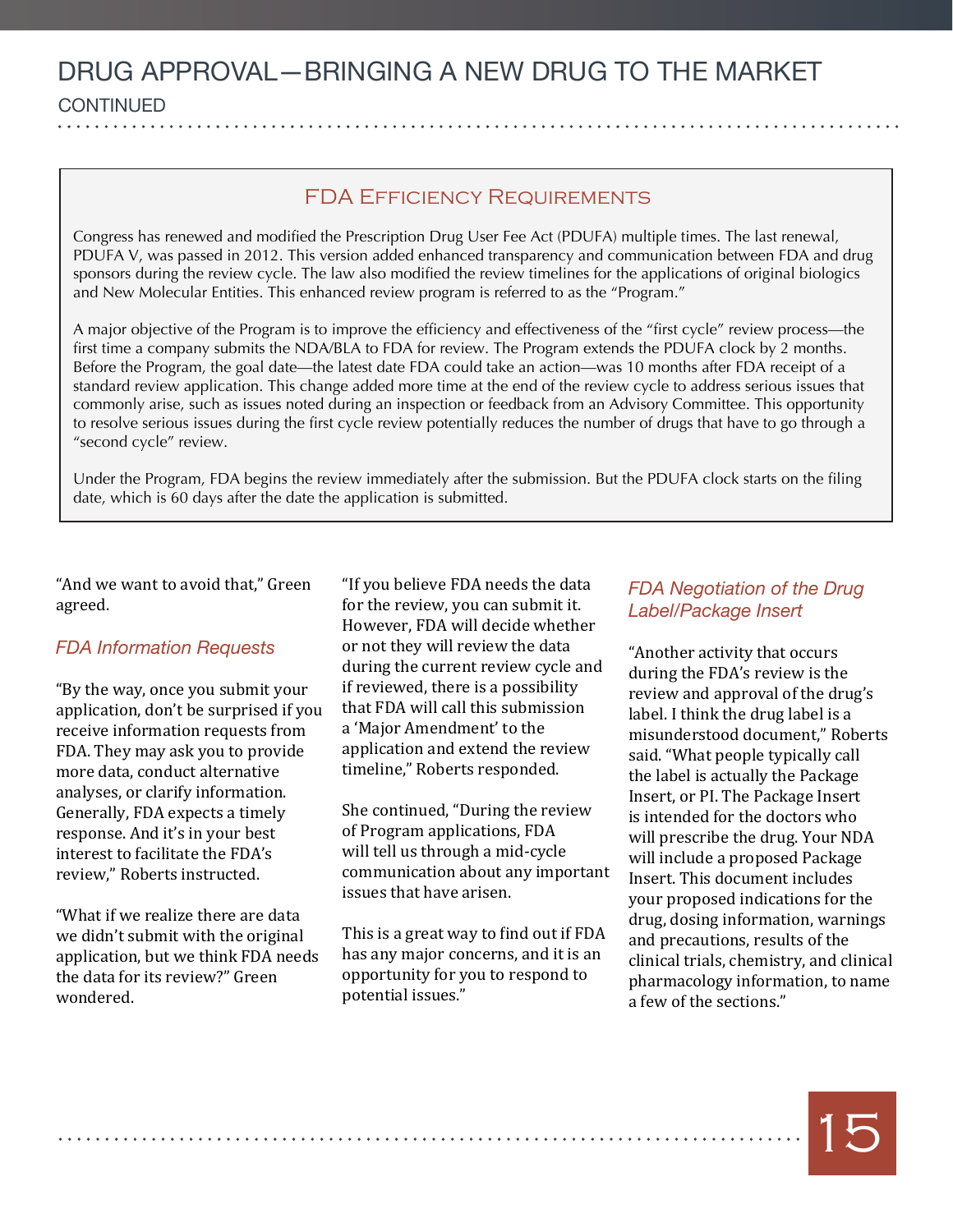#### FDA Product Quality Review and Inspections of Manufacturing, Testing, and Packaging Sites

Form 356h of the NDA requires a complete list of all manufacturing, testing, and packaging facilities used for the commercial product (drug substance and drug product). This list includes contract facilities, contact information for each facility, and a statement that each facility is ready for the Current Good Manufacturing Practice (cGMP) inspection at the time of the NDA submission. FDA inspectors determine the cGMP compliance status of each facility based on inspection of the facility, sample analyses, and compliance history.

In addition to determining the cGMP compliance status of all of the facilities, FDA will review the Product Quality, or Chemistry, Manufacturing, and Controls (CMC), information in the NDA. This review determines whether or not the information is sufficient to demonstrate the sponsor's thorough understanding of the product and manufacturing process and to assure a consistent, high-quality production of the commercial product during its lifecycle. FDA will evaluate the analytical data to bridge the commercial product to the investigational product that had been used in clinical and nonclinical studies. FDA will also review the stability data to establish an expiration dating period and instructions for storage of the product.

Links to relevant FDA information about Product Quality, cGMP, and CMC are in [Appendix C3](#page-21-3).

She explained that the company would negotiate the label with the FDA, typically in the final half of the review cycle. "The FDA reviews the proposed PI, makes edits, and returns the PI to the company. The process may go back and forth several times before you and FDA concur on the contents of the PI. The FDA will send the final, approved version of the PI with the approval letter. The duration of the labeling negotiations depends upon the nature and volume of edits required," she reported. Roberts paused and typed on her tablet for a moment. "Here's an example of a Package Insert $11$  for another SGLT2 drug," she said as she passed the tablet to Green and Soto.

*FDA Inspections of Clinical Sites*

"While FDA is reviewing your NDA, be prepared for the FDA to conduct inspections. When you submit your application, Federal law allows FDA access to your sites to confirm the accuracy of your clinical study records. Every year, FDA inspects about 700 clinical sites to support the approval of drugs, biologics, and devices," Roberts announced.

"How do we know if we will get inspected?" Soto asked.

"Because lowagliflozin is a new drug, you should expect inspections. They are conducted by a large office of inspectors throughout the U.S. and overseas, and FDA

decides which clinical sites to inspect. It is also possible that FDA will inspect your company or any companies you contracted to help with the clinical trials. Because of the planning involved, especially if there are international sites, the inspections do not begin until a few months after the application is received," Roberts reported.

"Can you tell us a little more about what to expect during these inspections?" Soto asked.

Roberts explained that most inspections last about 5 days. During that time, the inspector will interview research staff, look at study records, examine patient charts, and ensure the clinical study was performed properly. At the end

[11An example of a Package Insert.](http://www.accessdata.fda.gov/drugsatfda_docs/label/2014/204042s002lbl.pdf)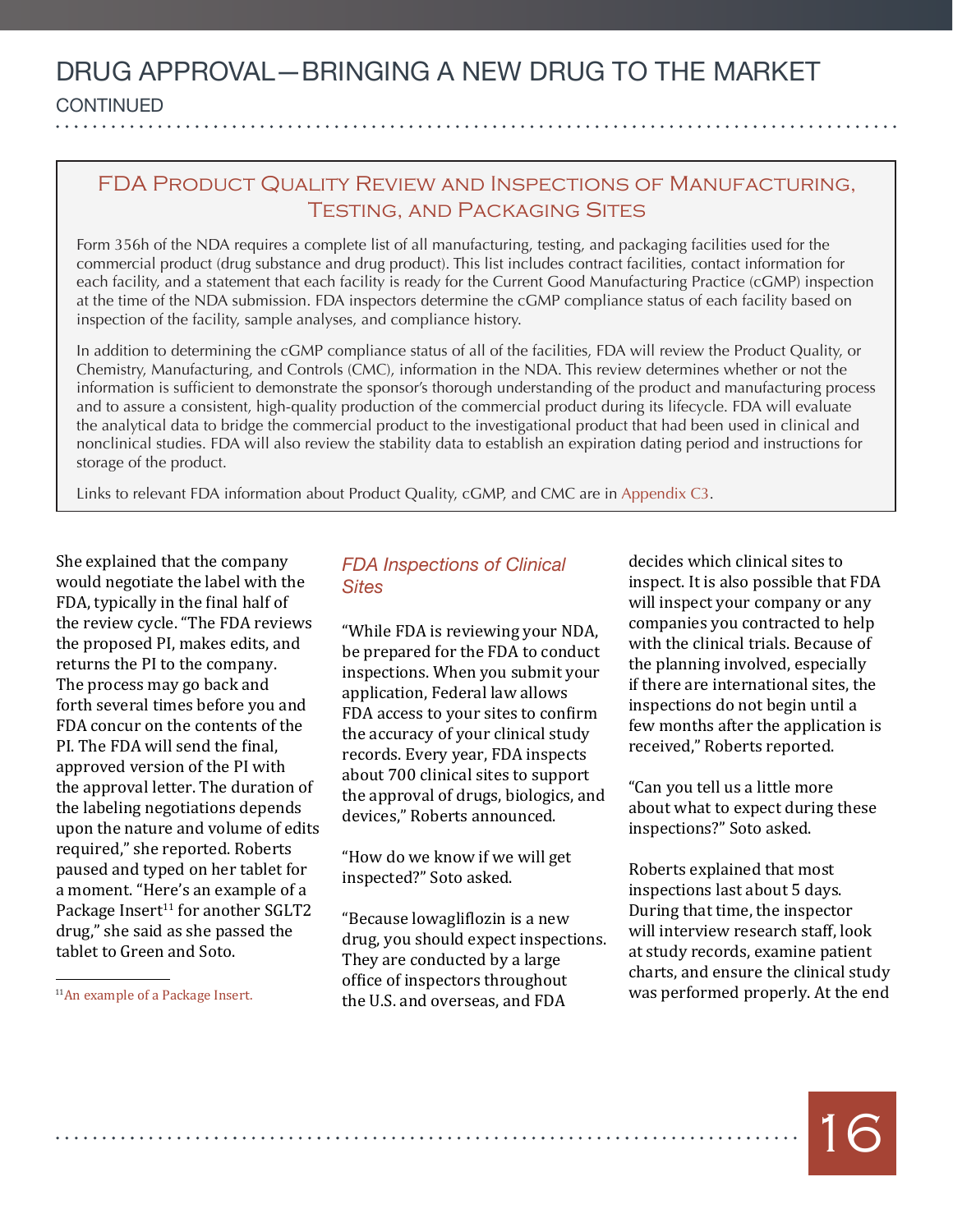of the inspection, the FDA inspector will discuss any significant findings and concerns with the research staff and document them on an official FDA form.

"The inspection findings are provided to the FDA's Office of Compliance and the Division's review team. When all of the inspections are complete, the Office of Compliance finalizes a summary report and makes a recommendation regarding the reliability of the data to the review division in the Office of New Drugs. Ideally, FDA considers the information found at the clinical sites reliable for approval of the drug. If it is not deemed reliable, the Office of Compliance works with the review division to decide how, or if, the data should be used," Roberts said.

#### *FDA and the Potential Role of an Advisory Committee*

Green finished writing her notes about the inspections and looked up. She asked, "We have seen the FDA convene Advisory Committee meetings for many drugs. How does the FDA decide which drugs are taken to these meetings? How will we know if our drug will be presented before a committee?"

Roberts answered, "Well, we won't know the FDA's preliminary thinking on the need for an advisory committee meeting until FDA has

filed the application for review, which may take a long time. But FDA convenes Advisory Committees to seek input on a broad range of topics. The Committees provide FDA with independent opinions and recommendations from outside experts on drug applications. Based on the information they receive from FDA and the sponsor, the Committee may recommend approval or non-approval of a drug. Because there have been a number of other SGLT2 inhibitors approved, it is unlikely that an Advisory Committee meeting would be needed. However, if any issues arose with our drug, such as an unexpected safety signal that confounds the risk-benefit balance, an Advisory Committee meeting might be possible. It is important to understand that, although the Advisory Committees provide recommendations to FDA, FDA makes the final decisions."

#### *FDA Review Results*

"Let's look ahead to the end of FDA's review and the all-important decision," Roberts suggested.

She described the two types of letters the company could expect to receive from FDA:

**[Approval letter](#page-24-4).** The bestcase scenario is to receive an approval letter. This letter includes the final Package Insert and details about any required

post-approval activities, such as a REMS or a postmarketing requirement. Once you receive this letter, you may market your drug. You can find examples of approval letters at [Drugs@FDA.](http://www.accessdata.fda.gov/scripts/cder/drugsatfda/)

 $\blacktriangleright$ **Complete response (CR) letter (letter is not public).** The other possibility is to receive a [complete response letter.](#page-25-3) This letter means that the FDA has not approved the drug during that review cycle. The letter details the reasons why FDA did not approve the application and what the company needs to do to resolve the issues that prevented approval. The deficiencies could range from an easy-to-fix manufacturing issue to a request for an additional clinical trial. When you submit data to address the issues, the application must be resubmitted and the submission initiates a new review cycle.<sup>12</sup>

"So even if you fail to get approval the first time, you have an opportunity to take corrective action and try again," Soto observed.

"As long as you still have funding," Green said.

"That's true," Roberts replied. "It becomes a business decision for the company and its investors."

<sup>12</sup>The complete response letter regulation 21 [CFR Part 314.110.](http://www.accessdata.fda.gov/scripts/cdrh/cfdocs/cfcfr/CFRSearch.cfm?fr=314.110)

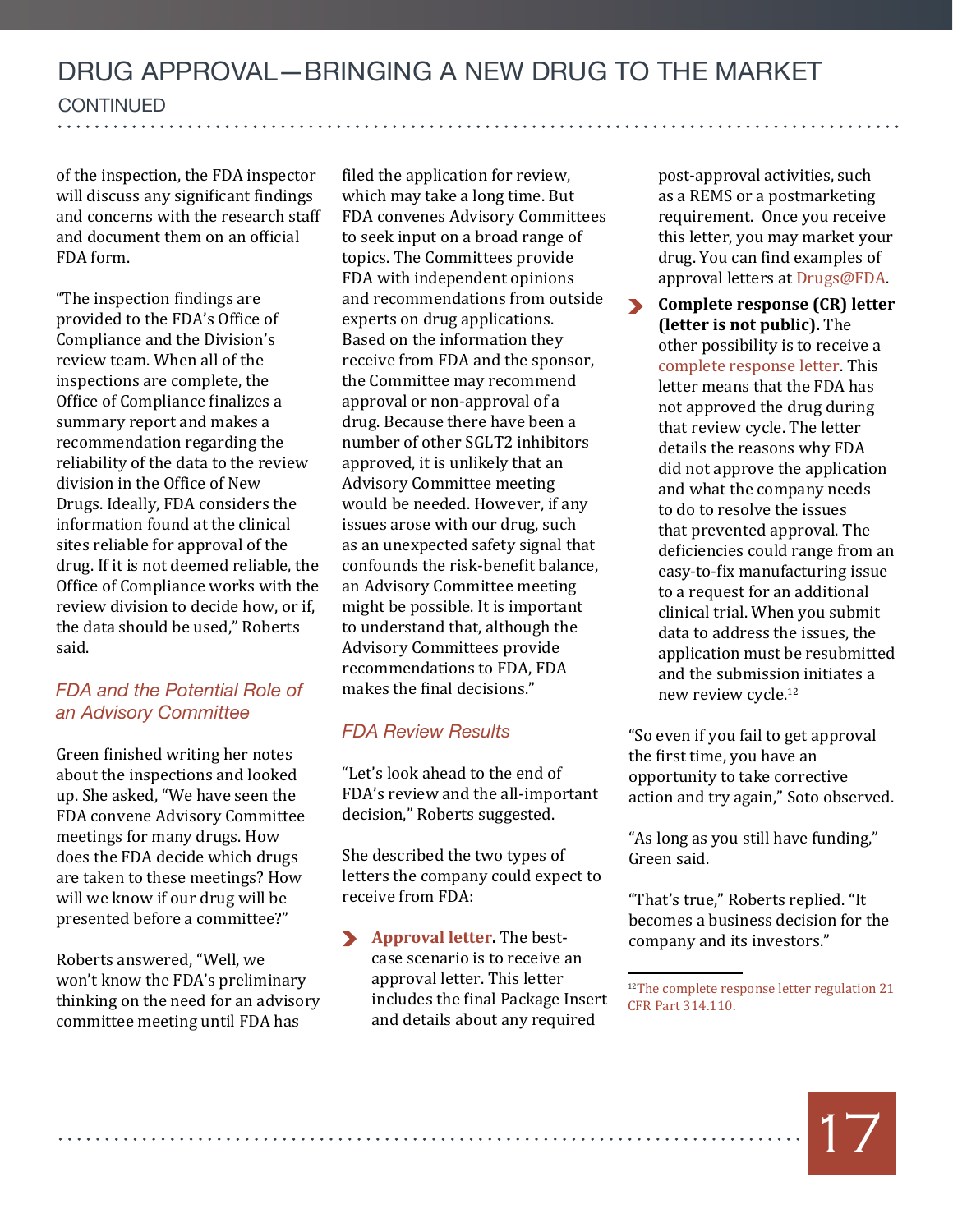#### *Expedited Review Programs*

"I have heard that the drug development process can be sped up sometimes. With our initial promising results, is there any way that could be done with lowagliflozin?" Green asked.

"FDA has four programs intended to expedite the review of new drugs to address unmet medical needs for serious or life-threatening conditions. These programs exist to get therapies for serious conditions approved and available to patients

as soon as it is apparent that the benefits justify the risks," Roberts explained. "FDA makes the final designation determination."

#### *Two Criteria: Unmet Medical Need and a Serious Condition*

"While all four options are different, the common link is an effort to address an unmet medical need in the treatment of a serious condition." Roberts advised. "While the FDA encourages companies to communicate early in the process

about their intention to apply for one of these programs, you should know that you have to offer strong evidence to show you meet these criteria. You can find out more about the requirements in the FDA's Guidance document. ([Appendix C12\)](#page-22-8)

All of my clients ask about the expedited programs, so I prepared this summary table. This information is from FDA's Guidance on Expedited Programs," Roberts said as she pulled a document from a folder. (Table 2)

|    | <b>Expedited</b><br><b>Programs</b>    | <b>Summary Descriptions of Drugs Eligible for Expedited Review</b>                                                                                                                                                                                                                                                                                                                                                                                                                            |
|----|----------------------------------------|-----------------------------------------------------------------------------------------------------------------------------------------------------------------------------------------------------------------------------------------------------------------------------------------------------------------------------------------------------------------------------------------------------------------------------------------------------------------------------------------------|
|    | 1. Fast Track<br>Designation           | A drug intended to treat a serious condition, and clinical or nonclinical data demonstrate it has<br>the potential to address an unmet medical need<br>A qualified infectious disease product                                                                                                                                                                                                                                                                                                 |
| 2. | Breakthrough<br>Therapy<br>Designation | A drug intended to treat a serious condition, and preliminary clinical evidence shows the drug<br>✓<br>may demonstrate substantial improvement on a clinically significant endpoint over available<br>therapies                                                                                                                                                                                                                                                                               |
|    | 3. Accelerated<br>Approval<br>Pathway  | A drug that treats a serious condition and generally provides a meaningful advantage over<br>available therapies<br>The drug demonstrates an effect on:<br>A surrogate endpoint that is reasonably likely to predict a clinical benefit, or<br>L.<br>A clinical endpoint that can be measured before irreversible morbidity or mortality (IMM), or<br>Ш<br>The drug is reasonably likely to predict an effect on IMM or on an intermediate clinical<br>П                                      |
|    | 4. Priority Review<br>Designation      | endpoint<br>An application (original or efficacy supplement) for a drug that treats a serious condition and, if<br>✓<br>approved, would provide a significant improvement in safety or effectiveness<br>Any supplement that proposes a labeling change related to pediatric studies<br>$\checkmark$<br>An application for a drug that has been designated as a qualified infectious disease product<br>✓<br>Any application or supplement for a drug submitted with a priority review voucher |

#### Table 2: Summary Descriptions of Expedited Programs

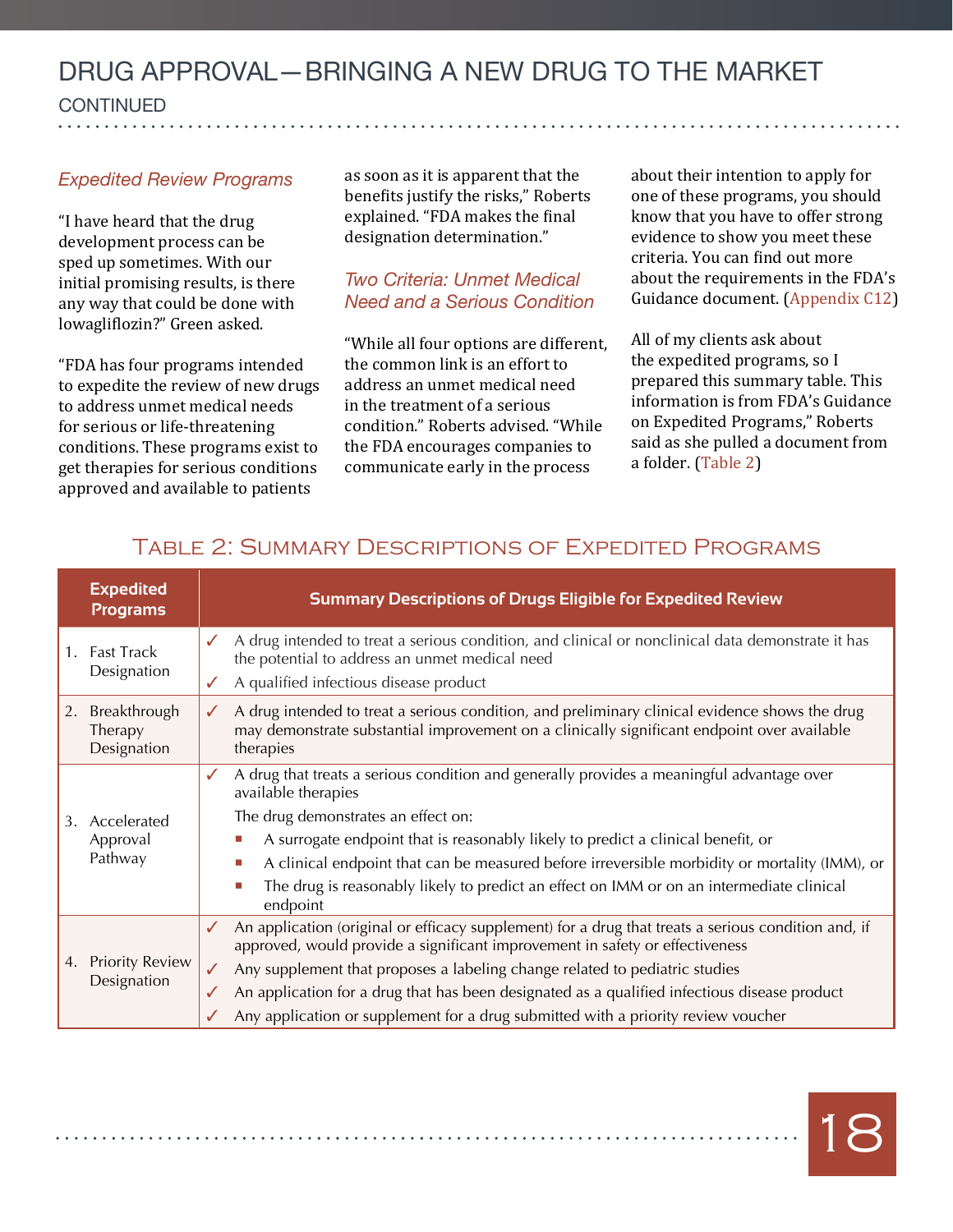#### DRUG APPROVAL—BRINGING A NEW DRUG TO THE MARKET **CONTINUED**  $\overline{a}$ . . . . . . . . . . . . . . . . .

#### Recap: Meetings and Communications with FDA

As Green examined the summary table she asked, "Before we continue, can we review the various meetings and other opportunities to get feedback and advice from FDA?"

Roberts answered, "That's a good idea. There is an entire Guidance document devoted to meetings. [\(Appendix C2\)](#page-21-2) But, in general, there are three types of meetings a company can request, depending on the urgency of the issue and the impact on the development of the drug. The meetings are classified as Type A, Type B, or Type C."

Roberts described the three major types of FDA meetings:

- **Type A meetings** are held to help restart a stalled development program. For example, you can use a Type A meeting to discuss and resolve responses to a clinical hold. The FDA will schedule a Type A meeting to occur within 30 days of receipt of a company's written request for the meeting.
- **Type B meetings** are the milestone advice meetings, including EOP2 and pre-NDA meetings. These are not urgent, so they feature a different timeline. The FDA will schedule a Type B meeting to occur within 60 days of receipt of a company's written request for the meeting.

**Type C meetings** are any meeting other than a Type A or Type B meeting between FDA and a sponsor regarding the development and review of a product. The FDA will schedule a Type C meeting to occur within 75 days of receipt of a company's written request for the meeting.

"These meetings offer a lot of possibilities for interaction," said Green. "But we are a small company. How can we obtain FDA preliminary thoughts while our application is under review?

Roberts replied, "That's a good question and one many companies face. Let me tell you about an interesting meeting opportunity."

#### *The Late-Cycle Meeting*

"Companies may now meet with FDA in what is called a late-cycle meeting near the end of FDA's review cycle. This meeting is required for all drug applications covered by the 2012 renewal of the Prescription Drug User Fee Act Program," Roberts reported. "In addition, a mid-cycle meeting is also required. The meetings give your company the chance to discuss the status of your application with the review team, any major deficiencies in your application, the possible need for a REMS, FDA's information needs, any major issues related to the proposed labeling, and the status of any inspections."

Green said, "It sounds like we will gather valuable information in those meetings."

#### *Summary of Meetings*

Both women looked over as they noticed Soto drawing a large box on the whiteboard. "What are you creating?" Green asked.

"I want to make a reference table of these meeting opportunities," he answered.

"Great idea," Roberts agreed, "Let's recap and document it all in one place."

Soto drew the table, as Roberts and Green called out the necessary information. (Table 3)

#### Post-Approval Activities, **Postmarketing** Requirements, and **Postmarketing Commitments**

After Soto rejoined them at the conference table, Roberts said, "After lowagliflozin gets approved, the company will continue to file safety reports.<sup>13</sup> There is a

[http://www.fda.gov/downloads/drugs/](http://www.fda.gov/downloads/drugs/guidancecomplianceregulatoryinformation/%20guidances/ucm227351.pdf%20) [guidancecomplianceregulatoryinformation/](http://www.fda.gov/downloads/drugs/guidancecomplianceregulatoryinformation/%20guidances/ucm227351.pdf%20) [guidances/ucm227351.pdf](http://www.fda.gov/downloads/drugs/guidancecomplianceregulatoryinformation/%20guidances/ucm227351.pdf%20) 



[<sup>13</sup>Safety reporting requirements for](http://www.fda.gov/downloads/drugs/guidancecomplianceregulatoryinformation/%20guidances/ucm227351.pdf%20)  [sponsors and investigators on human drug](http://www.fda.gov/downloads/drugs/guidancecomplianceregulatoryinformation/%20guidances/ucm227351.pdf%20)  [and biological products that are being](http://www.fda.gov/downloads/drugs/guidancecomplianceregulatoryinformation/%20guidances/ucm227351.pdf%20)  [investigated under an investigational new](http://www.fda.gov/downloads/drugs/guidancecomplianceregulatoryinformation/%20guidances/ucm227351.pdf%20)  [drug application \(IND\) can be found in the](http://www.fda.gov/downloads/drugs/guidancecomplianceregulatoryinformation/%20guidances/ucm227351.pdf%20)  [regulations and at](http://www.fda.gov/downloads/drugs/guidancecomplianceregulatoryinformation/%20guidances/ucm227351.pdf%20)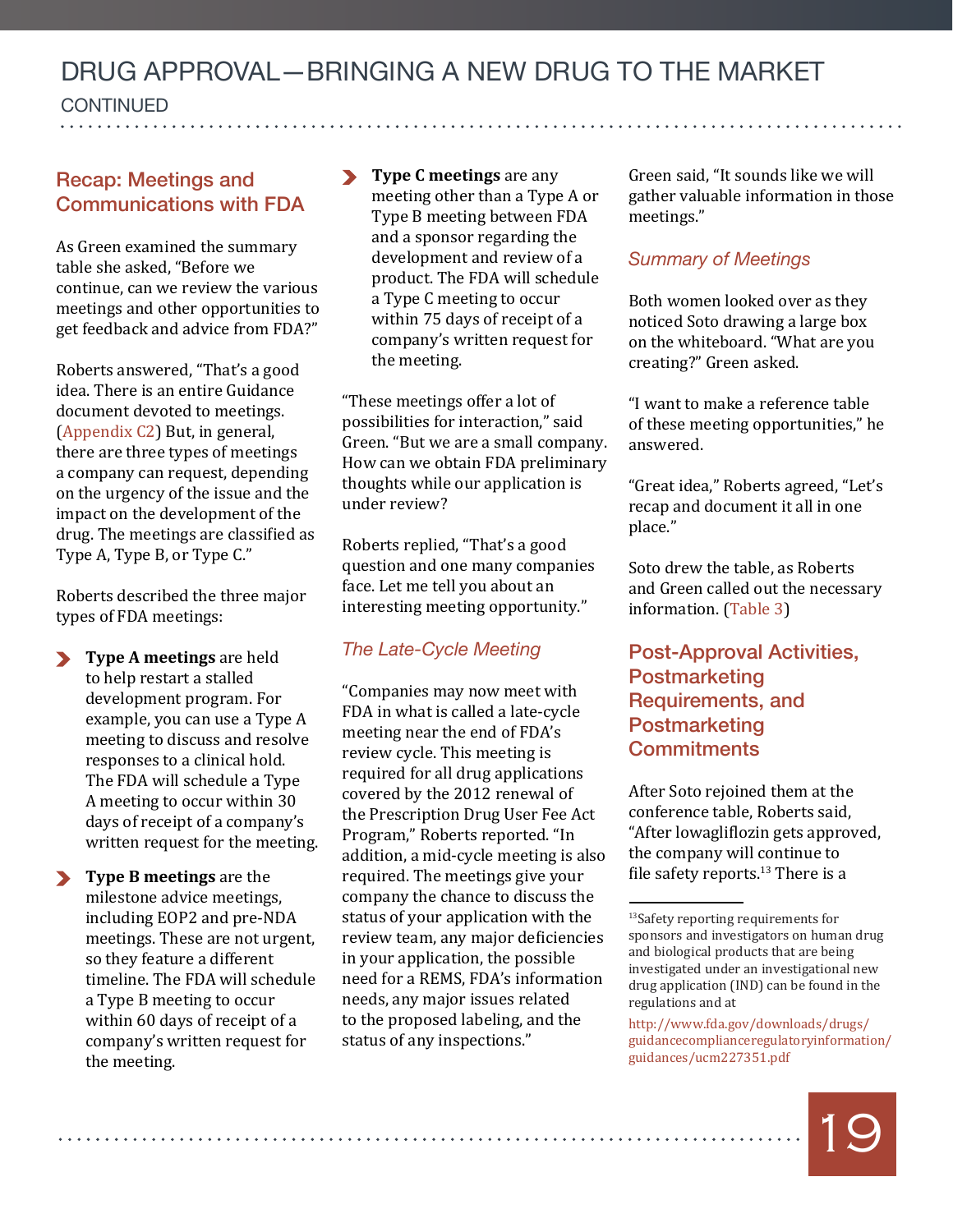#### Table 3: FDA and Sponsor Meeting Opportunities

| <b>Meetings</b>                  | <b>When Held</b>                                                                                                             |  |
|----------------------------------|------------------------------------------------------------------------------------------------------------------------------|--|
| End-of-Phase 2A Meeting<br>EOP2A | After the completion of clinical trials that provide data on the relationship of dosing and<br>response for the intended use |  |
| End-of-Phase 2 Meeting (EOP2)    | After Phases 1 and 2 are complete, but before the start of Phase 3 trials                                                    |  |
| Pre-NDA Meeting                  | After Phase 3, but before submission of the NDA                                                                              |  |
| Mid-Cycle Meeting                | By month 5 for PDUFA Program and standard reviews, by month 3 for priority reviews                                           |  |
| Late-Cycle Meeting               | Generally no later than 3 months prior to the review's goal date for a standard review                                       |  |
| Type A Meetings                  | A company may request this meeting to help restart a stalled development program                                             |  |
| Type B Meetings                  | The milestone advice meetings, including EOP2 and Pre-NDA                                                                    |  |
| Type C Meetings                  | Any other type of meeting held between a company and FDA                                                                     |  |

continuing obligation to report any new safety information that arises after the FDA approves a drug for marketing. Postmarket studies or clinical trials may be required to assess a known serious risk, signals of a serious risk; or the potential for an unexpected serious risk related to the use of the drug; detect new uses for the product; and determine the effectiveness of the labeled indications under conditions of widespread use. But we will cross that bridge when we get there!"

"Before we wrap up, I wanted to let you know that FDA created an infographic $14$  that displays many of the steps and activities we discussed today. I'll send you the link; you may find it helpful when you review your meeting notes," Roberts said.

She stood, selected a marker, and finished the path they had created during their meeting. (Exhibit 7) Turning, she announced with a

[14FDA Drug Approval Process Infographic.](http://www.fda.gov/Drugs/ResourcesForYou/Consumers/ucm295473.htm)

smile, "It's time to start the path towards approval. Let's open our calendars and choose a day to meet about your IND preparation."

*Disclaimer: The information in this case study is accurate as of September 2015. Processes occasionally change. Contact FDA with any specific questions.*

*This case study was prepared by Francis Kalush, Ph.D.; Naomi Lowy, M.D.; and John Whyte, M.D.*



#### Exhibit 7. Milestone 5

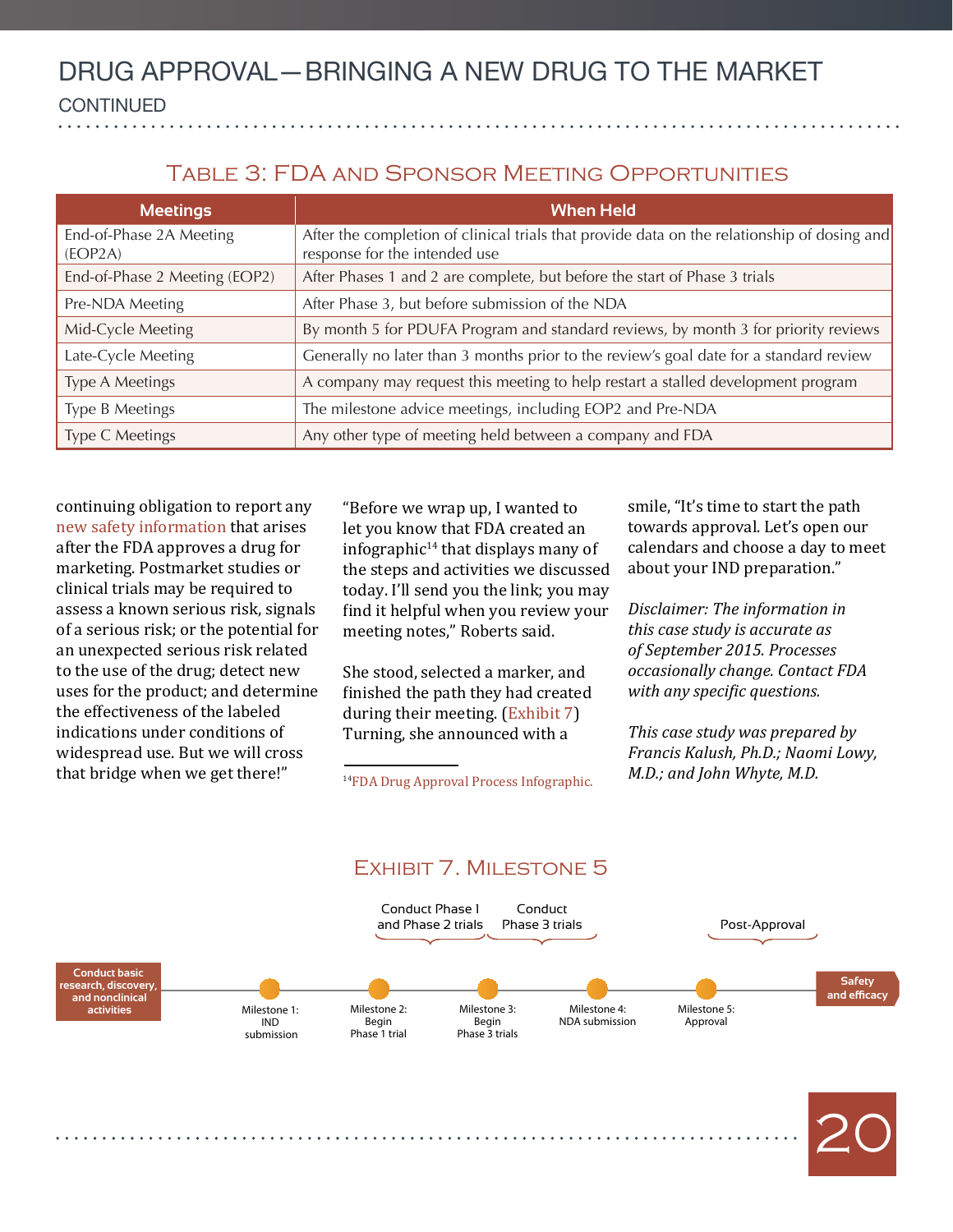CONTINUED  $\overline{a}$ 

<span id="page-20-0"></span>. . . . . . . .

 $\sim$ 

|   | APPENDIX A: AVAILABLE THERAPIES FOR TYPE 2 DIABETES                                     |
|---|-----------------------------------------------------------------------------------------|
|   | Sulfonylurea: Glimepiride, Glyburide, Glipizide, Chlorpropamide                         |
|   | Biguanide: Metformin                                                                    |
|   | Meglitinide: Repaglinide, Nateglinide                                                   |
|   | Thiazolidinedione: Pioglitazone, Rosiglitazone                                          |
|   | DPP-4 Inhibitor: Sitagliptin, Saxagliptin, Linagliptin, Alogliptin                      |
| 6 | Alpha-Glucosidase Inhibitor: Acarbose, Miglitol                                         |
|   | Synthetic Amylin: Pramlintide                                                           |
| 8 | Insulin: NPH, Detemir, Glargine, Pre-mixed, Regular, Lispro, Aspart, Glulisine, Afrezza |
|   | Bile Acid Sequestrant: Colesevelam                                                      |
|   | GLP-1 Receptor Agonist: Exenatide, Exenatide LAR, Liraglutide, Albiglutide, Dulaglutide |
|   | SGLT2 Inhibitor: Canagliflozin, Dapagliflozin, Empagliflozin                            |
|   | Bromocriptine                                                                           |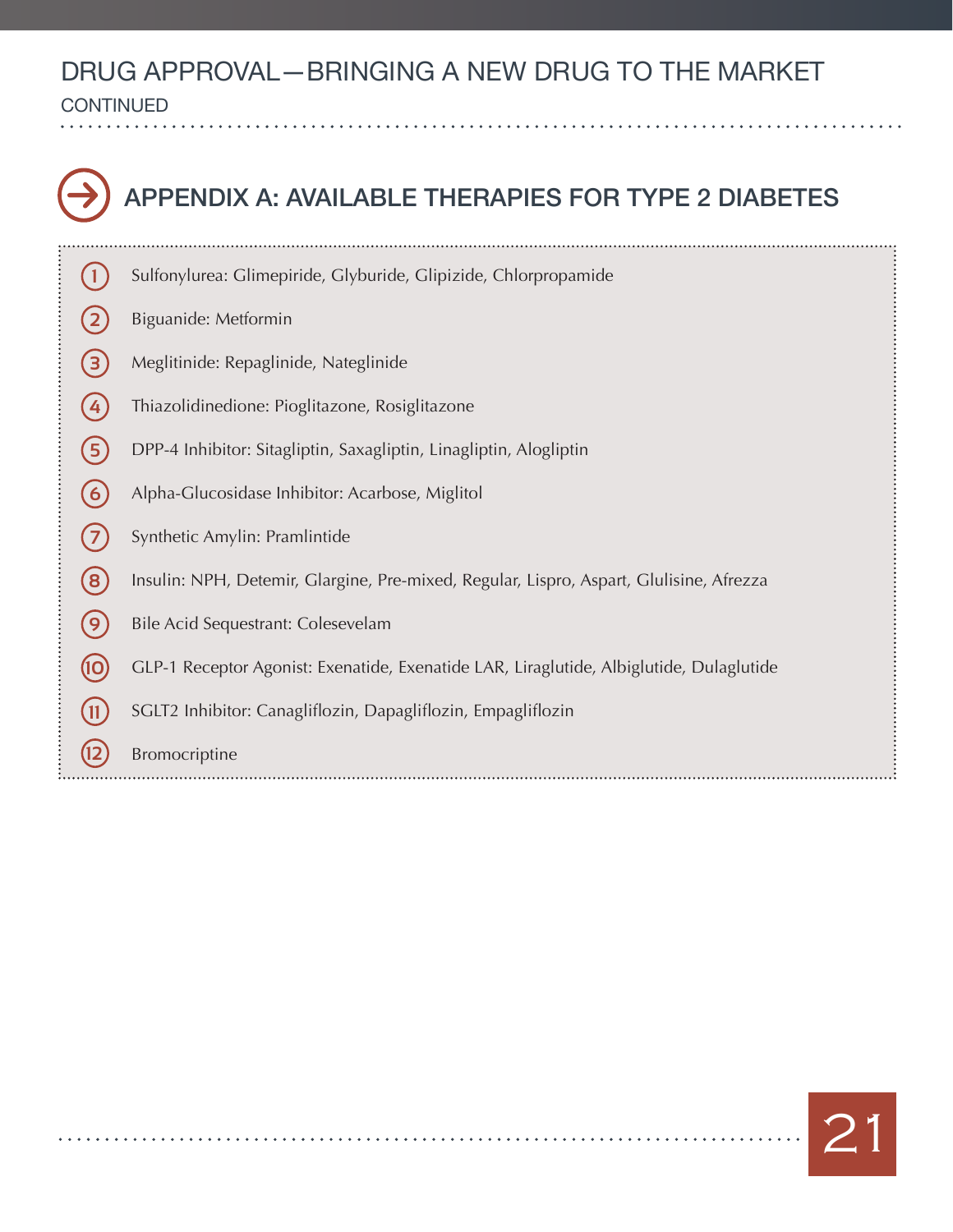#### DRUG APPROVAL—BRINGING A NEW DRUG TO THE MARKET  $\overline{a}$ **CONTINUED**

### <span id="page-21-0"></span>Appendix b: Number of Novel New Drugs Approved and Applications Filed



Notes: The 2014 filed numbers include those filed in CY 2014 plus those currently pending filing (i.e., within their 60-day filing period) in CY 2014; Receipts that received a "Refuse to File" (RTF) or "Withdrawn before Filing" (WF) identifier are excluded. Source: 2014 Novel New Drugs Summary

http://www.fda.gov/downloads/Drugs/DevelopmentApprovalProcess/DrugInnovation/UCM430299.pdf

### <span id="page-21-4"></span>Appendix C: REFERENCE LIST OF FDA GUIDANCE DOCUMENTS MENTIONED IN CASE STUDY

#### <span id="page-21-1"></span>**1. Nonclinical Safety Studies**

Guidance on Nonclinical Safety Studies for the Conduct of Human Clinical Trials and Marketing Authorization for Pharmaceuticals M3(R2)

[http://www.ich.org/fileadmin/Public\\_Web\\_Site/ICH\\_](http://www.ich.org/fileadmin/Public_Web_Site/ICH_Products/Guidelines/Multidisciplinary/M3_R2/Step4/M3_R2__Guideline.pdf) [Products/Guidelines/Multidisciplinary/M3\\_R2/Step4/](http://www.ich.org/fileadmin/Public_Web_Site/ICH_Products/Guidelines/Multidisciplinary/M3_R2/Step4/M3_R2__Guideline.pdf) [M3\\_R2\\_\\_Guideline.pdf](http://www.ich.org/fileadmin/Public_Web_Site/ICH_Products/Guidelines/Multidisciplinary/M3_R2/Step4/M3_R2__Guideline.pdf)

#### Also see:

[http://www.fda.gov/downloads/drugs/guidance](http://www.fda.gov/downloads/drugs/guidancecomplianceregulatoryinformation/guidances/ucm292340.pdf2) complianceregulatoryinformation/guidances/ ucm292340.pdf2

#### <span id="page-21-2"></span>**2. Meetings with FDA**

Guidance for Industry: Formal Meetings Between the FDA and Sponsors or Applicants

[http://www.fda.gov/downloads/Drugs/Guidance](http://www.fda.gov/downloads/Drugs/GuidanceComplianceRegulatoryInformation/Guidances/UCM153222.pdf) [ComplianceRegulatoryInformation/Guidances/](http://www.fda.gov/downloads/Drugs/GuidanceComplianceRegulatoryInformation/Guidances/UCM153222.pdf) [UCM153222.pdf](http://www.fda.gov/downloads/Drugs/GuidanceComplianceRegulatoryInformation/Guidances/UCM153222.pdf)

#### <span id="page-21-3"></span>**3. IND Applications**

Guidance for Industry: Content and Format of Investigational New Drug Applications (INDs) for Phase 1 Studies of Drugs, Including Well-Characterized, Therapeutic, Biotechnology-derived Products

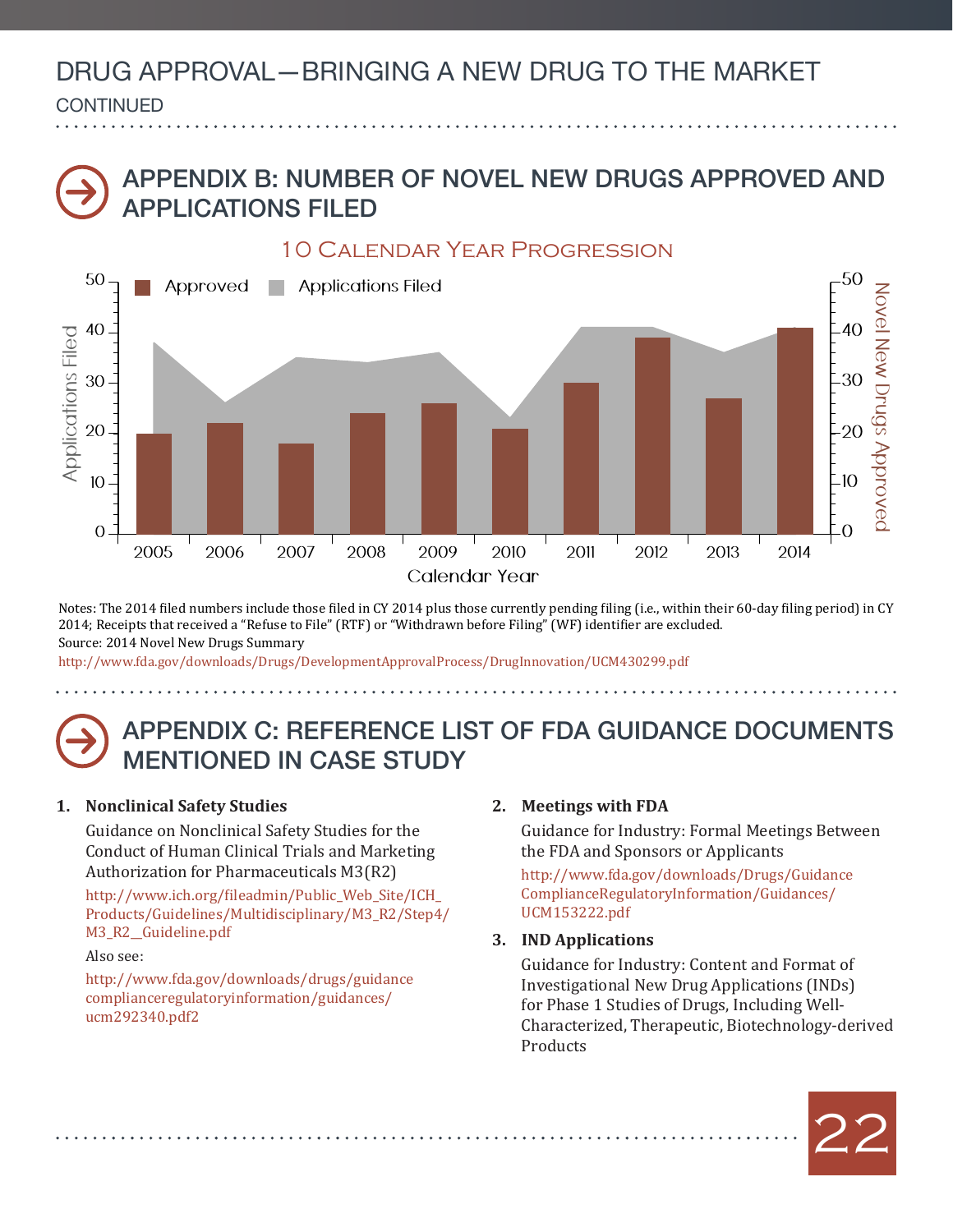**CONTINUED** 

continued

[http://www.fda.gov/downloads/drugs/guidance](http://www.fda.gov/downloads/drugs/guidancecomplianceregulatoryinformation/guidances/ucm071597.pdf)  [complianceregulatoryinformation/guidances/](http://www.fda.gov/downloads/drugs/guidancecomplianceregulatoryinformation/guidances/ucm071597.pdf) [ucm071597.pdf](http://www.fda.gov/downloads/drugs/guidancecomplianceregulatoryinformation/guidances/ucm071597.pdf)

Guidance for Industry: INDs for Phase 2 and Phase 3 Studies: Chemistry, Manufacturing, and Controls Information

[http://www.fda.gov/downloads/Drugs/Guidance](http://www.fda.gov/downloads/Drugs/GuidanceComplianceRegulatoryInformation/Guidances/UCM070567.pdf)  [ComplianceRegulatoryInformation/Guidances/](http://www.fda.gov/downloads/Drugs/GuidanceComplianceRegulatoryInformation/Guidances/UCM070567.pdf) [UCM070567.pdf](http://www.fda.gov/downloads/Drugs/GuidanceComplianceRegulatoryInformation/Guidances/UCM070567.pdf)

#### <span id="page-22-0"></span>**4. Quality-Related Guidance Documents**

A sortable list of the International Conference on Harmonisation—Quality Guidance Documents

[http://www.fda.gov/Drugs/GuidanceCompliance](http://www.fda.gov/Drugs/GuidanceComplianceRegulatoryInformation/Guidances/ucm065005.htm) [RegulatoryInformation/Guidances/ucm065005.htm](http://www.fda.gov/Drugs/GuidanceComplianceRegulatoryInformation/Guidances/ucm065005.htm)

A sortable table of Pharmaceutical Quality/CMC Guidances

[http://www.fda.gov/Drugs/GuidanceCompliance](http://www.fda.gov/Drugs/GuidanceComplianceRegulatoryInformation/Guidances/ucm064979.htm) [RegulatoryInformation/Guidances/ucm064979.htm](http://www.fda.gov/Drugs/GuidanceComplianceRegulatoryInformation/Guidances/ucm064979.htm)

A sortable listing of Pharmaceutical Quality/ Manufacturing Standards (cGMP) Guidances

[http://www.fda.gov/Drugs/GuidanceCompliance](http://www.fda.gov/Drugs/GuidanceComplianceRegulatoryInformation/Guidances/ucm064971.htm) [RegulatoryInformation/Guidances/ucm064971.htm](http://www.fda.gov/Drugs/GuidanceComplianceRegulatoryInformation/Guidances/ucm064971.htm)

A sortable listing of Pharmaceutical Quality/ Microbiology Guidances

[http://www.fda.gov/Drugs/GuidanceCompliance](http://www.fda.gov/Drugs/GuidanceComplianceRegulatoryInformation/Guidances/ucm064983.htm) [RegulatoryInformation/Guidances/ucm064983.htm](http://www.fda.gov/Drugs/GuidanceComplianceRegulatoryInformation/Guidances/ucm064983.htm)

Drug Applications and Current Good Manufacturing Practice (cGMP) Regulations

[http://www.fda.gov/Drugs/DevelopmentApproval](http://www.fda.gov/Drugs/DevelopmentApprovalProcess/Manufacturing/ucm090016.htm) [Process/Manufacturing/ucm090016.htm](http://www.fda.gov/Drugs/DevelopmentApprovalProcess/Manufacturing/ucm090016.htm)

#### <span id="page-22-1"></span>**5. Informed Consent**

(DRAFT FDA document) Informed Consent Information Sheet: Guidance for IRBs, Clinical Investigators, and Sponsors

[http://www.fda.gov/RegulatoryInformation/](http://www.fda.gov/RegulatoryInformation/Guidances/ucm404975.htm) [Guidances/ucm404975.htm](http://www.fda.gov/RegulatoryInformation/Guidances/ucm404975.htm)

#### <span id="page-22-2"></span>**6. [How to Comply with the Pediatric Research](6.  How to Comply with the Pediatric Research Equity Act ) [Equity Act](6.  How to Comply with the Pediatric Research Equity Act )**

[http://www.fda.gov/downloads/Drugs/Development](http://www.fda.gov/downloads/Drugs/DevelopmentApprovalProcess/DevelopmentResources/UCM077855.Pdf) [ApprovalProcess/DevelopmentResources/UCM077855.](http://www.fda.gov/downloads/Drugs/DevelopmentApprovalProcess/DevelopmentResources/UCM077855.Pdf) [Pdf](http://www.fda.gov/downloads/Drugs/DevelopmentApprovalProcess/DevelopmentResources/UCM077855.Pdf)

#### <span id="page-22-3"></span>**7. Special Protocol Assessments**

Guidance for Industry: Special Protocol Assessment

[http://www.fda.gov/downloads/Drugs/Guidances/](http://www.fda.gov/downloads/Drugs/Guidances/ucm080571.pdf) [ucm080571.pdf](http://www.fda.gov/downloads/Drugs/Guidances/ucm080571.pdf)

#### <span id="page-22-4"></span>**8. Assessing the Clinical Safety of Drugs for Long-Term Treatment**

ICH E1—The Extent of Population Exposure to Assess Clinical Safety for Drugs Intended for Long-Term Treatment of Non-Life-Threatening Conditions E1

[http://www.ich.org/fileadmin/Public\\_Web\\_Site/ICH\\_](http://www.ich.org/fileadmin/Public_Web_Site/ICH_Products/Guidelines/Efficacy/E1/Step4/E1_Guideline.pdf) [Products/Guidelines/Efficacy/E1/Step4/E1\\_Guideline.](http://www.ich.org/fileadmin/Public_Web_Site/ICH_Products/Guidelines/Efficacy/E1/Step4/E1_Guideline.pdf) [pdf](http://www.ich.org/fileadmin/Public_Web_Site/ICH_Products/Guidelines/Efficacy/E1/Step4/E1_Guideline.pdf)

#### <span id="page-22-5"></span>**9. Clinical Trials and Effectiveness**

Guidance for Industry: Providing Clinical Evidence of Effectiveness for Human Drug and Biological **Products** 

[http://www.fda.gov/downloads/Drugs/.../Guidances/](http://www.fda.gov/downloads/Drugs/.../Guidances/ucm078749.pdf) [ucm078749.pdf](http://www.fda.gov/downloads/Drugs/.../Guidances/ucm078749.pdf)

#### <span id="page-22-6"></span>**10. Cardiovascular Endpoints Committees**

Guidance for Industry: Diabetes Mellitus— Evaluating Cardiovascular Risk in New Antidiabetic Therapies to Treat Type 2 Diabetes

[http://www.fda.gov/downloads/drugs/guidance](http://www.fda.gov/downloads/drugs/guidancecomplianceregulatoryinformation/guidances/ucm071627.pdf) [complianceregulatoryinformation/guidances/](http://www.fda.gov/downloads/drugs/guidancecomplianceregulatoryinformation/guidances/ucm071627.pdf) [ucm071627.pdf](http://www.fda.gov/downloads/drugs/guidancecomplianceregulatoryinformation/guidances/ucm071627.pdf)

#### <span id="page-22-7"></span>**11. NDA Fees and Fee Waivers**

Guidance for Industry: User Fee Waivers, Reductions, and Refunds for Drug and Biological Products

[http://www.fda.gov/downloads/Drugs/Guidance](http://www.fda.gov/downloads/Drugs/GuidanceComplianceRegulatoryInformation/Guidances/UCM079298.pdf) [ComplianceRegulatoryInformation/Guidances/](http://www.fda.gov/downloads/Drugs/GuidanceComplianceRegulatoryInformation/Guidances/UCM079298.pdf) [UCM079298.pdf](http://www.fda.gov/downloads/Drugs/GuidanceComplianceRegulatoryInformation/Guidances/UCM079298.pdf)

#### <span id="page-22-8"></span>**12. Expedited Programs**

Guidance for Industry: Expedited Programs for Serious Conditions—Drugs and Biologics

[http://www.fda.gov/downloads/Drugs/Guidance](http://www.fda.gov/downloads/Drugs/GuidanceComplianceRegulatoryInformation/Guidances/UCM358301.pdf) [ComplianceRegulatoryInformation/Guidances/](http://www.fda.gov/downloads/Drugs/GuidanceComplianceRegulatoryInformation/Guidances/UCM358301.pdf) [UCM358301.pdf](http://www.fda.gov/downloads/Drugs/GuidanceComplianceRegulatoryInformation/Guidances/UCM358301.pdf)

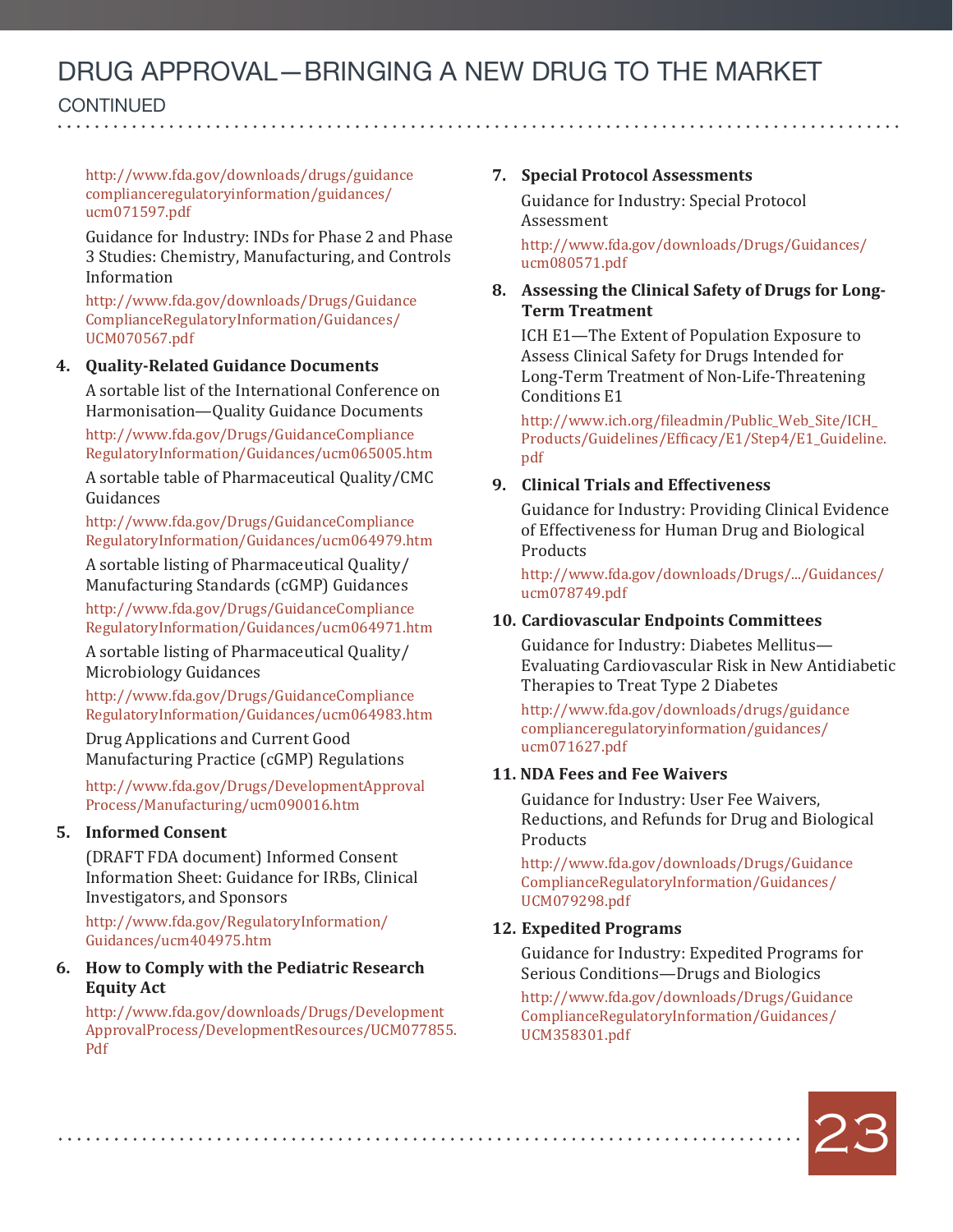**CONTINUED** continued

### Appendix D: CDER'S OFFICE OF NEW DRUGS ORGANIZATIONAL CHART

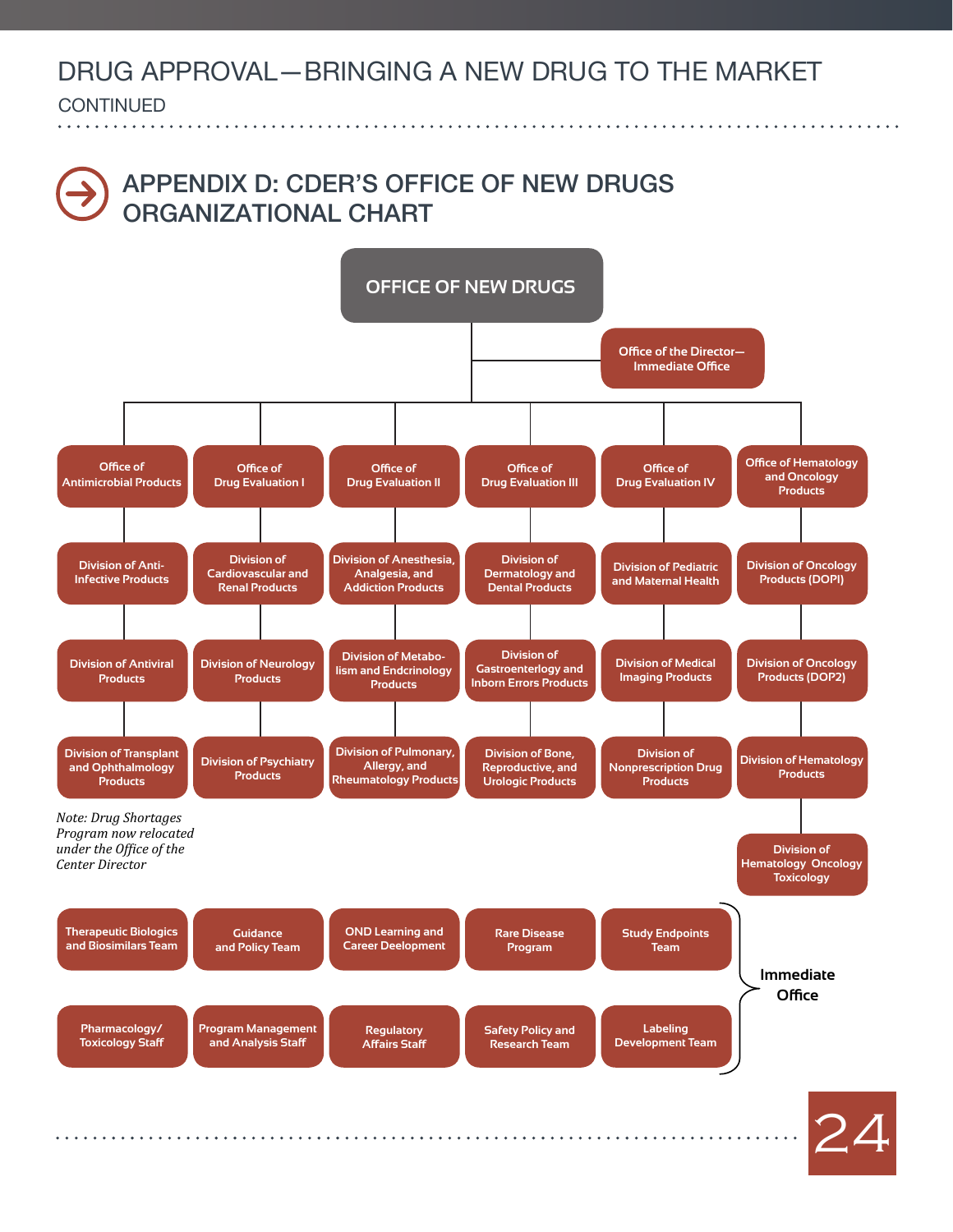**CONTINUED** continued

### <span id="page-24-2"></span>Appendix E: APPROVAL PATHWAYS FOR NEW DRUG **APPI ICATIONS**

| 505(b)(1)<br><b>Standard New Drug</b><br><b>Application Approval</b><br><b>Pathway</b>                                    | 505(b)(2)<br><b>Rapid New Drug Application Approval</b><br><b>Pathway</b>                                                                                                                                                                       | 505(i)<br><b>Abbreviated New Drug</b><br><b>Application (ANDA) (for generics)</b>                                                                                            |
|---------------------------------------------------------------------------------------------------------------------------|-------------------------------------------------------------------------------------------------------------------------------------------------------------------------------------------------------------------------------------------------|------------------------------------------------------------------------------------------------------------------------------------------------------------------------------|
| An application containing full<br>reports of investigations of safety<br>and effectiveness conducted by<br>the applicant. | An application containing full reports of<br>investigations of safety and effectiveness. But<br>some of the information required for approval<br>is obtained from studies conducted by other<br>entities for drugs already approved by the FDA. | An application containing information<br>that shows the proposed product-a<br>generic form of an existing drug— is as<br>equally safe and effective as the existing<br>drug. |

[Federal Food, Drug, and Cosmetic Act Sec. 505 \(21 U.S.C. 355\)](http://www.gpo.gov/fdsys/pkg/USCODE-2010-title21/pdf/USCODE-2010-title21-chap9-subchapV-partA-sec355.pdf) 

# **GLOSSARY**

<span id="page-24-1"></span>Adverse event: An unintended, harmful medical effect in a human subject, including any abnormal sign (for example, an abnormal physical exam or laboratory finding), symptom, or disease. The effect occurs while the subject participates in the research, but it may or may not be caused by the research treatment.

<span id="page-24-4"></span>Approval letter: An official communication from FDA to a New Drug Application (NDA) sponsor that allows the commercial marketing of the product.

<span id="page-24-3"></span>Biological products: Biological products include a wide range of products such as vaccines, blood and blood components, allergenics, somatic cells, gene therapy, tissues, and recombinant therapeutic proteins. Biologics can be composed of sugars, proteins, or nucleic acids or complex combinations of these substances, or may be living entities such as cells and tissues. Biologics are isolated from a variety of natural

sources—human, animal, or microorganism—and may be produced by biotechnology methods and other cutting-edge technologies. Gene-based and cellular biologics, for example, often are at the forefront of biomedical research, and they may be used to treat a variety of medical conditions for which no other treatments are available.

Biologics License Application (BLA): The Biologics License Application (BLA) is a request for permission to introduce, or deliver for introduction, a biologic product into interstate commerce (21 CFR 601.2). The BLA is regulated under 21 CFR Part 600–680.

<span id="page-24-0"></span>Clinical investigators: Professionals, generally physicians, who oversee the administration of an experimental compound during clinical trials or studies.

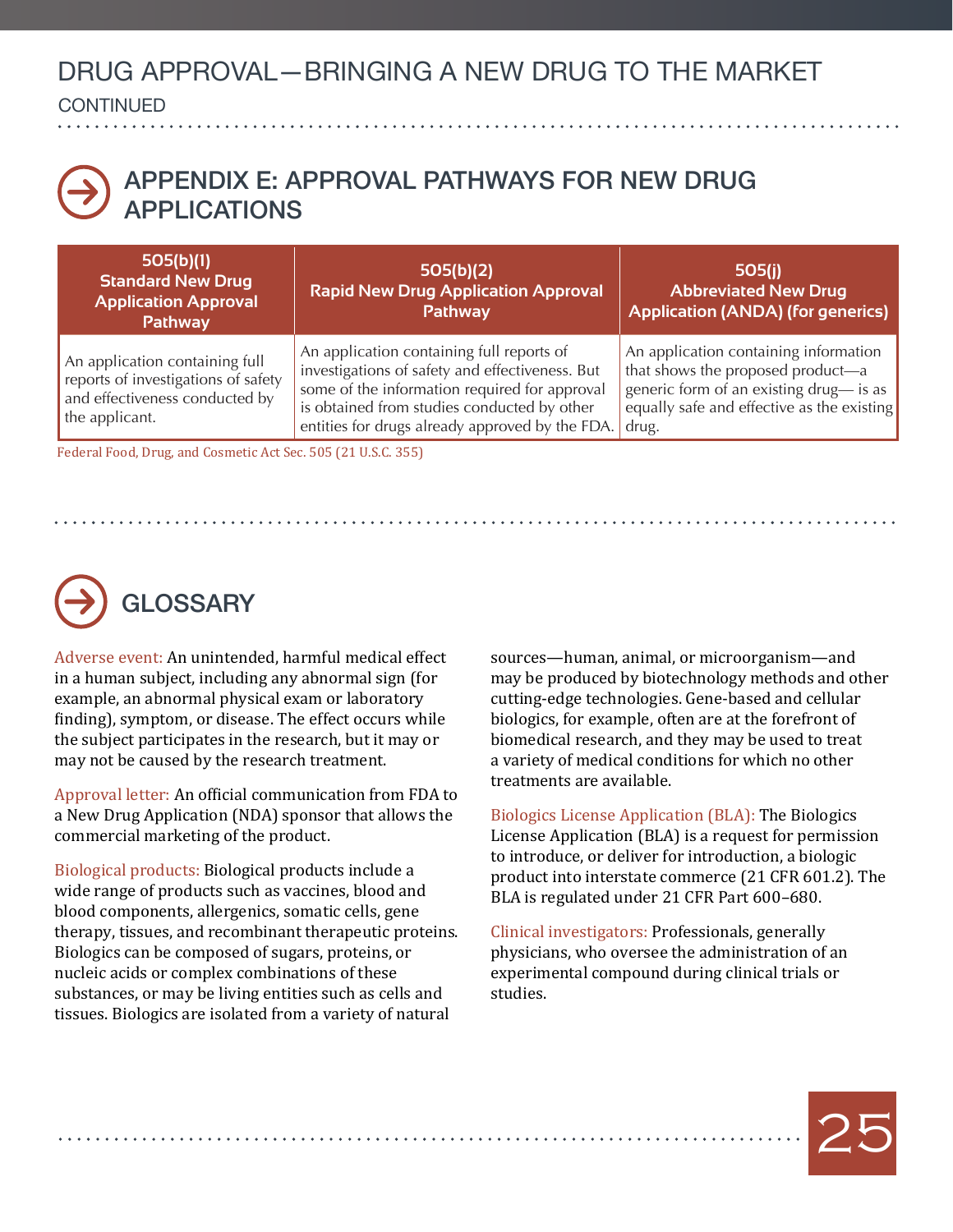#### DRUG APPROVAL—BRINGING A NEW DRUG TO THE MARKET **CONTINUED** continued . . . . . . . . . . . . . . . . . .

<span id="page-25-3"></span>Complete response letter: An official communication from FDA to the sponsor of a New Drug Application to inform the sponsor that the review period for a drug is complete, but the application is not yet ready for approval. The letter will describe specific deficiencies and, when possible, will outline recommended actions the applicant may take to gain approval.

<span id="page-25-2"></span>Controlled trials or studies: Investigations that compare a test article—a drug, for example—with a treatment that has known effects. The control group may receive no treatment, active treatment, placebo, or dose comparison concurrent control.

NOTE: For further information on "adequate and wellcontrolled study" see regulation 21 CFR Part 314.126.

<span id="page-25-1"></span>Effectiveness: The desired measure of a drug's influence on a disease or condition as demonstrated by substantial evidence from adequate and wellcontrolled investigations.

<span id="page-25-0"></span>Efficacy: The capacity of a drug or treatment to produce beneficial effects on the course or duration of a disease at the dose tested and against the illness (and patient population) for which it is designed.

Guidance: Documents that represent the FDA's current thinking on a particular subject. They are not binding on FDA or users except as stated.

Indication or indications: A particular aspect of a disease/medical condition for which the drug is safe and effective.

Informed consent: A process that provides research subjects with explanations to help them make educated decisions about starting or continuing participation in a research study or trial. Informed consent is an ongoing, interactive process. It does not waive the subject's legal rights, and it does not release the investigator or sponsor from liability for negligence.

Institutional Review Board (IRB): A group of medical, scientific, and non-scientific members formally

designated to review and monitor biomedical research involving human subjects. The purpose of the IRB review is to assure, both in advance and by periodic review, that appropriate steps are taken to protect the rights and welfare of human subjects. Under FDA regulations, an IRB has the authority to approve, require modifications of, or disapprove research.

*In vitro*: Latin term meaning "in glass." An *in vitro* test is one that is done in glass or plastic vessels in the laboratory. *In vitro* is the opposite of *in vivo*.

*In vivo*: Latin term meaning "in a living organism." For example, an experiment that is done *in vivo* is done in the body of a living organism. *In vivo* is the opposite of *in vitro*.

Label: The official description of a drug product often found inside the drug product's packaging. The FDAapproved label includes indication(s) (what the drug is used for); who should take it; adverse events (side effects); instructions for uses in pregnancy, children, and other populations; and safety information for the patient.

Life-threatening: Any adverse drug event that places the patient or subject, in the view of the investigator, at immediate risk of death from a reaction as it occurs (i.e., it does not include a reaction that, had it occurred in a more severe form, might have caused death).

New Drug Application (NDA): A formal request to FDA for a license to market a new drug in the United States. When the sponsor of a new drug believes that enough evidence on the drug's safety and effectiveness has been obtained to meet FDA's requirements for marketing approval, the sponsor submits an NDA to FDA. The application must contain data from specific technical viewpoints for review, including chemistry, pharmacology, medical, biopharmaceutics, and statistics. If the NDA is approved, the product may be marketed in the United States. For internal tracking purposes, all NDAs are assigned an NDA number.

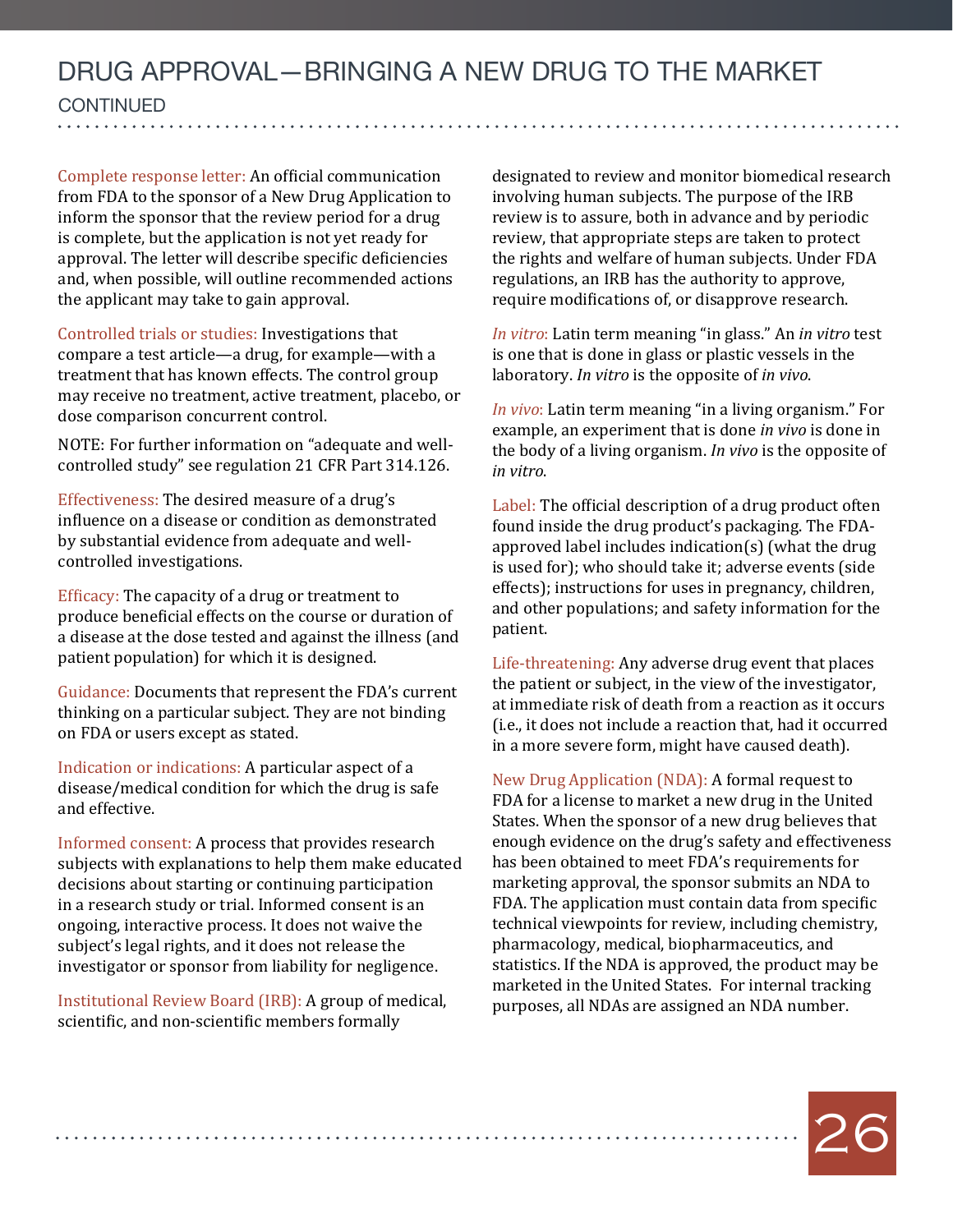New safety information: Facts and data about a serious risk or unexpected serious risk associated with use of a drug since the drug was approved, since a risk evaluation and mitigation strategy (REMS) was required, or since the REMS was last assessed.

Nonclinical: A stage of research that evaluates a drug's toxic and pharmacologic effects through *in vitro* tests and *in vivo* laboratory animal testing.

Phase 1: The initial introduction of an investigational new drug into humans. Phase 1 studies are typically closely monitored and may be conducted in patients or normal volunteer subjects. Phase 1 studies are designed to determine the metabolism and pharmacologic actions of the drug in humans, the side effects associated with increasing doses, and, if possible, to gain early evidence of effectiveness.

Phase 2: Clinical studies conducted to evaluate the effectiveness of the drug for a particular indication or indications in patients with the disease or condition under study. They are also used to determine the common short-term side effects and risks associated with the drug.

Phase 2A: Clinical studies that occur after the completion of Phase 1 studies and the first set of exposure-response studies in patients. They are conducted before the Phase 2B (i.e., patient doseranging trial) and Phase 3 clinical efficacy-safety studies.

Phase 3: These studies are expanded controlled trials. They are performed after preliminary evidence suggesting effectiveness of the drug has been obtained. Phase 3 studies are intended to demonstrate effectiveness and safety in a clinically and statistically meaningful way to confirm the drug's efficacy and evaluate the overall benefit/risk relationship of the drug. The Phase 3 findings also provide an adequate basis for the physician labeling.

Post-approval studies and trials, investigations that occur after drug approval: Studies that occur after FDA approves a drug to determine additional information about the drug's risks, benefits, manufacturing, and optimal use. These studies may be required or requested by FDA in conjunction with the marketing approval.

Prescription drug: Drug products that require a doctor's authorization to purchase.

Protocol or protocols: A written description of what researchers plan to do during a clinical study.

Risk: The probability of harm or discomfort for subjects in a clinical trial.

Safety: Risks that are acceptable in relation to the observed benefit for the indication. Relative freedom from harm. Safety may be assessed by laboratory testing of biological samples, special tests and procedures, psychiatric evaluation, and/or physical examination of the research subjects.

Sponsor: Sponsors may include physicians, foundations, medical institutions, voluntary groups, and pharmaceutical companies, as well as Federal agencies such as the National Institutes of Health, FDA, the Department of Defense, and the Department of Veterans Affairs that conduct and oversee research.

Type 2 diabetes: Type 2 diabetes mellitus is characterized by hyperglycemia and results from the combination of resistance to insulin action, inadequate insulin secretion, and excessive or inappropriate glucagon secretion.

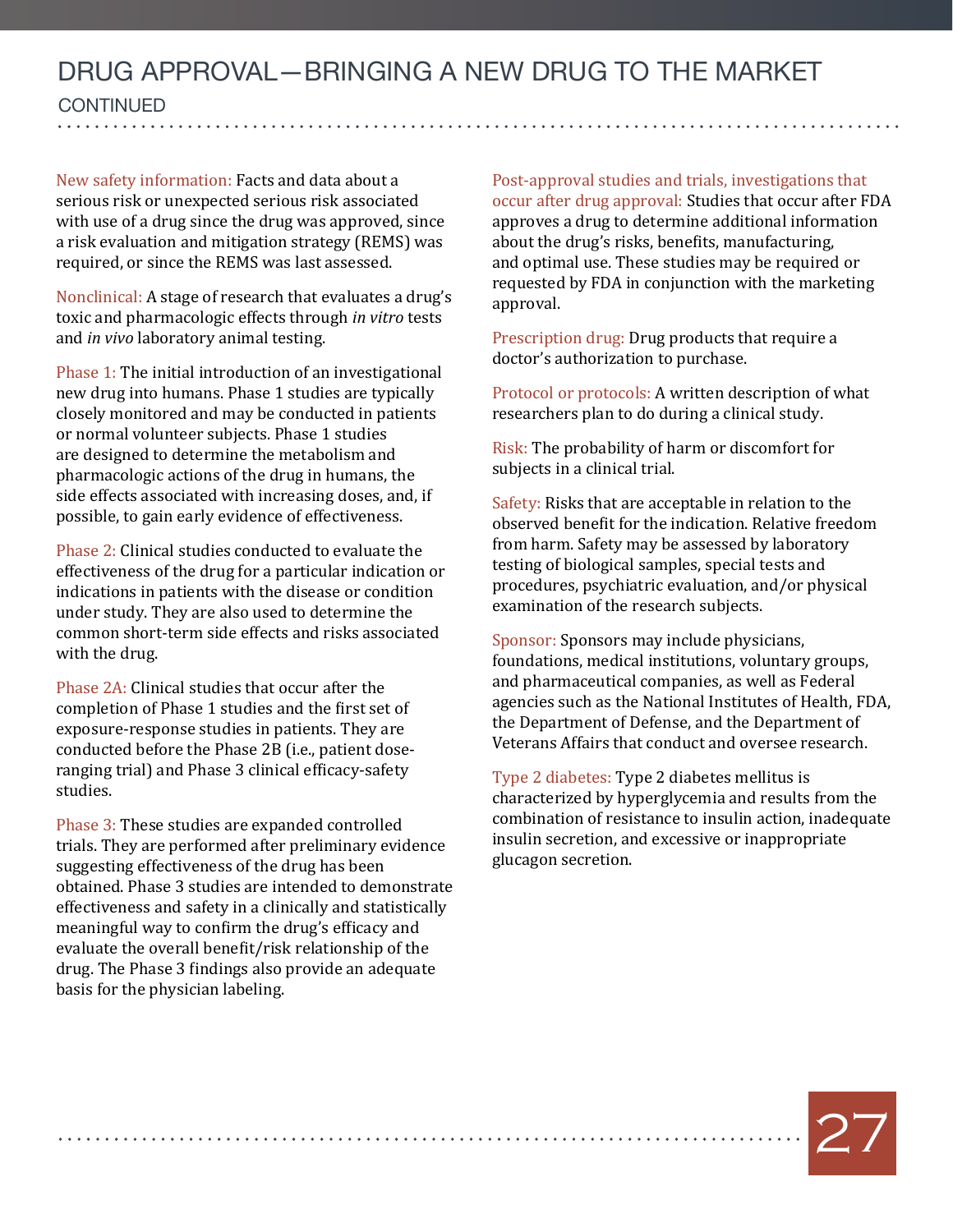**CONTINUED** continued

# STUDENT ACTIVITIES

#### Learning Objectives for the Case Study

- 1. State the objectives of the drug development and approval process.
- 2. Identify the major activities that occur during the drug development and approval process from nonclinical tests through approval from the U.S. Food and Drug Administration (FDA).
- 3. Describe the major elements and steps to conduct a clinical trial.
- 4. Apply the drug approval process to a fictional New Molecular Entity (NME) diabetes drug.

**Topics:** Regulatory pathways, drug approval process, drug development, protection of human subjects

#### **ASSUMPTIONS**

- Target audience consists of medical, pharmacy, and nursing students who have no experience with drug development and approval processes.
- Students are expected to work on the case before, during, and after class.
- Users of the case study are instructors who may have some knowledge of the FDA and its website.
- Instructors have 1–2 class sessions to cover the materials involved in the case study.

#### Suggested Instructional Approach

**Preparing Students:** Ask students to read the case study before class. Recommend that they scan or review the other suggested materials listed below.

- **Engaging Students:** During the session, use the discussion questions below to review and emphasize the major points of the case study.
- **Immersing Students:** Choose an application exercise for your class. There are several shorter activity options and one longer option listed below.

#### Review the following materials before the session:

- 1. Mandatory Reading
	- a. Drug Approval Case Study
- 2. Optional Viewing and Reading
	- a. FDA Video—JumpStarting Drug Review [http://www.fda.gov/drugs/resourcesforyou/](http://www.fda.gov/drugs/resourcesforyou/consumers/ucm397921.htm) [consumers/ucm397921.htm](http://www.fda.gov/drugs/resourcesforyou/consumers/ucm397921.htm)
	- b. The FDA's Drug Review Process: Ensuring Drugs Are Safe and Effective

[http://www.fda.gov/drugs/resourcesforyou/](http://www.fda.gov/drugs/resourcesforyou/consumers/ucm143534.htm) [consumers/ucm143534.htm](http://www.fda.gov/drugs/resourcesforyou/consumers/ucm143534.htm)

c. FDA Drug Approval Process Infographic

[http://www.fda.gov/downloads/Drugs/](http://www.fda.gov/downloads/Drugs/ResourcesForYou/Consumers/UCM284393.pdf) [ResourcesForYou/Consumers/UCM284393.pdf](http://www.fda.gov/downloads/Drugs/ResourcesForYou/Consumers/UCM284393.pdf)

#### QUESTIONS FOR CLASS DISCUSSION

- 1. What are the milestones in the drug development and approval process?
- 2. Why is informed consent required for people participating in clinical studies?
- 3. What is the role of an IRB?
- 4. What types of nonclinical and clinical tests are completed before submission of a New Drug Application?

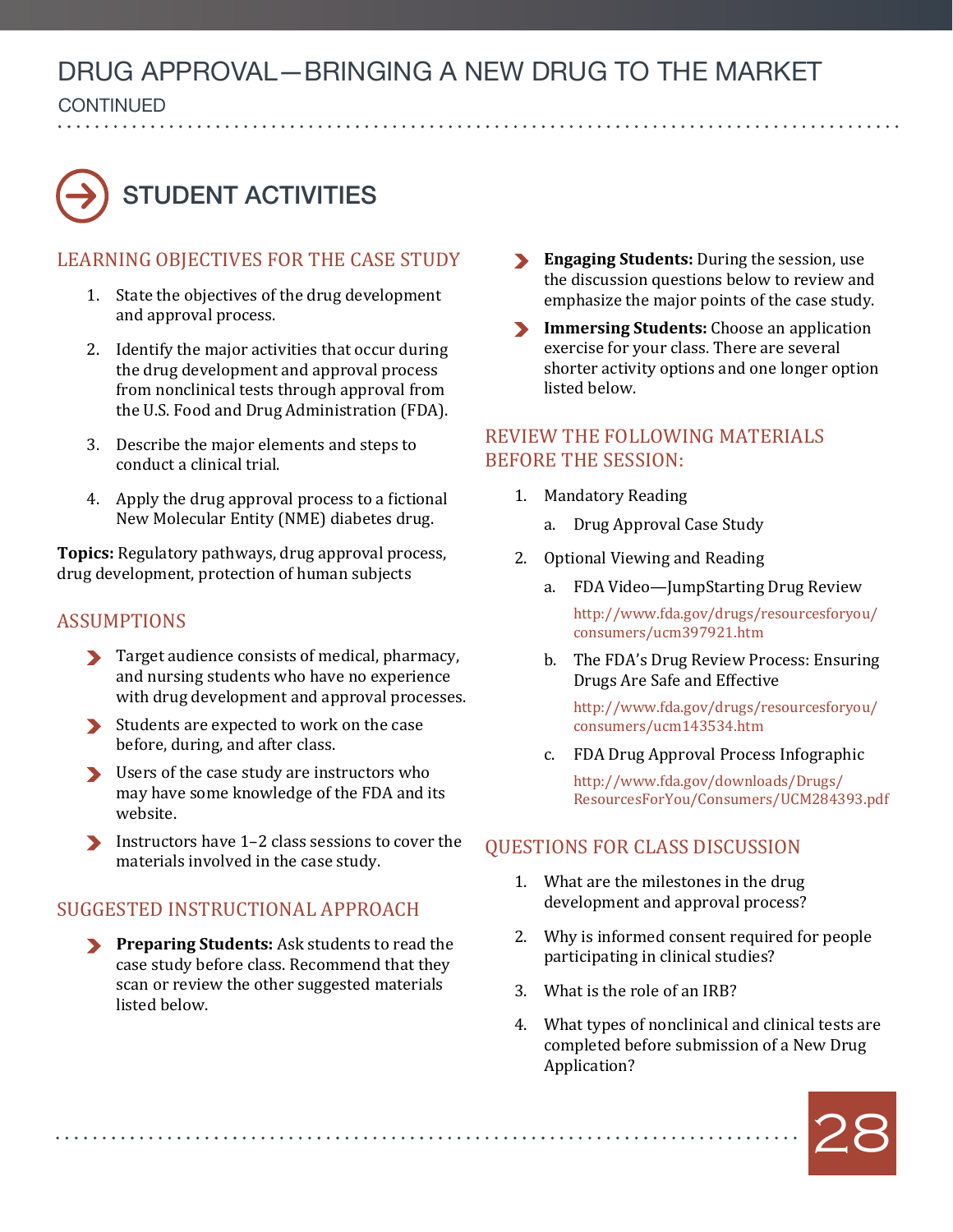**CONTINUED** 

continued

- 5. How are adverse events reported to FDA?
- 6. What are some of the benefits of meeting with FDA during the drug development and approval process?
- 7. What are the two available FDA review timelines for new drugs and biologics, and what is the difference between them?
- 8. List the four expedited drug development and review programs. What do they share in common?
- 9. What is the role of an Advisory Committee in the drug approval process?
- 10. Apply the drug development and approval processes to a diabetes drug:
	- a. What specific health risk needs to be addressed when developing a diabetes drug?

How are sponsors supposed to mitigate this risk?

b. What is the primary efficacy endpoint a diabetes drug must demonstrate at the end of Phase 3 trials?

Why was this endpoint chosen?

c. Why is it unlikely for this fictional diabetes drug to be granted an expedited review by FDA?

#### APPLICATION: STUDENT ACTIVITIES

Pre-Activity: Check Your Understanding (Answers are located after the activities)

- 1. *True or false?* The main objective of the drug approval process is to demonstrate the safety of a drug.
- 2. *True or false?* The majority of new drugs being developed will not be approved by FDA for marketing in the United States.

- 3. *True or false?* A drug intended for type 2 diabetes will likely be eligible for the FDA's expedited review.
- 4. *True or false?* All drugs for type 2 diabetes need a REMS.
- 5. *True or false?* The advisory committee provides recommendations to FDA, and FDA makes the final decision.
- 6. *True or false?* Secondary clinical trial endpoints are the endpoints for which subjects are randomized and for which the trial is powered.

#### Shorter Activity Options (For small groups or solo work)

1. STEM Presentation

You have been asked to develop a short presentation about the drug development and approval process for high school students attending a STEM (science, technology, engineering, and mathematics) conference. You will have 15 minutes to explain the process.

- Create a topic outline for the presentation.
- 2. Next Steps for Dr. Green

Dr. Green returns to her office after the meeting with Dr. Roberts.

- List at least four tasks she adds to her to-do list based on her meeting with Dr. Roberts.
- Explain your choices.
- 3. Patient Counseling

A patient—who has struggled to manage his type 2 diabetes—shows you an article about a promising new drug for type 2 diabetes. He asks you why the drug is not available yet. You have 10 minutes to answer him.

What do you tell him? List at least three main points you want to convey.